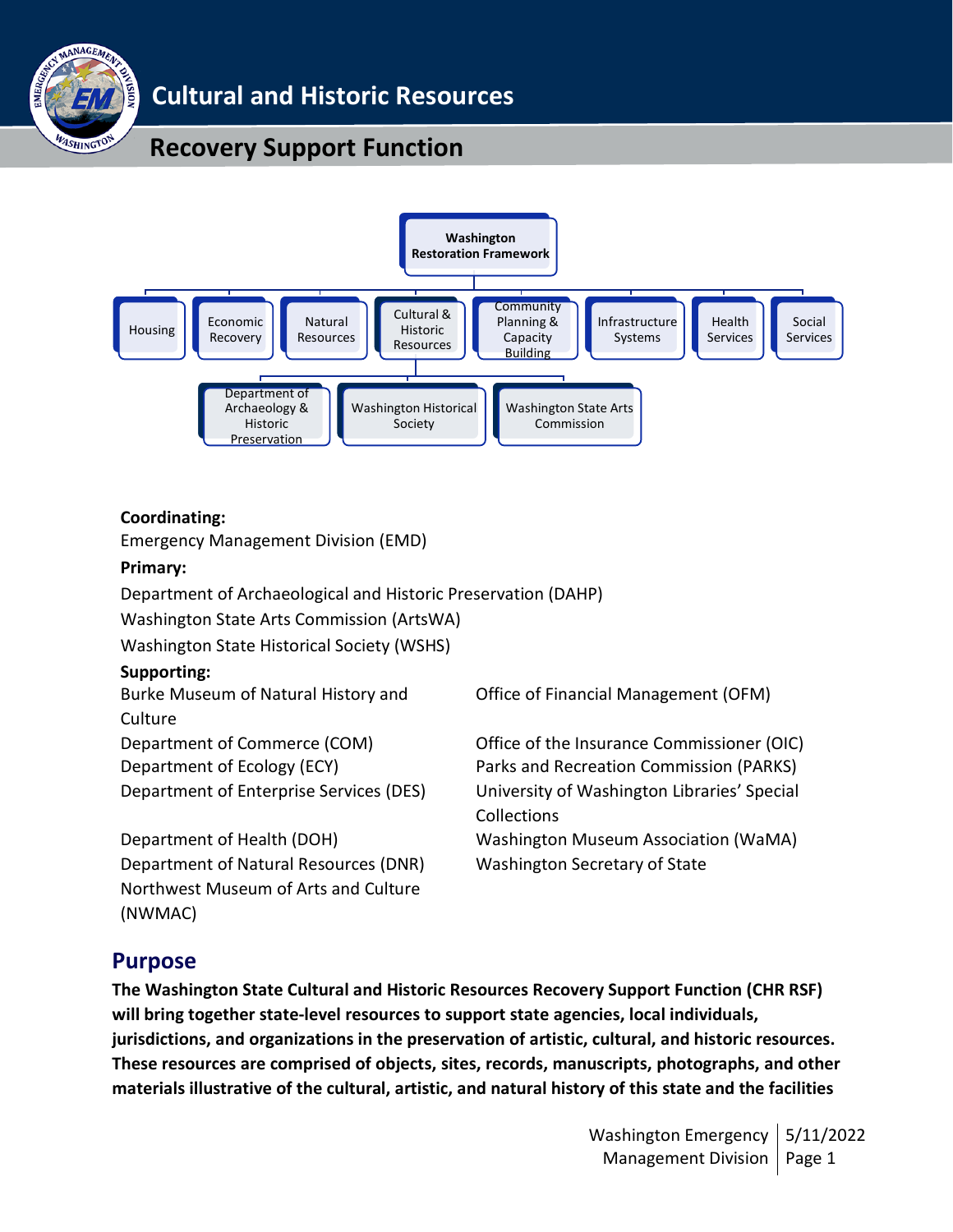**that support them; buildings, sites, structures, districts, landscapes, and traditional cultural places that are eligible for the National Register of Historic Places and/or have attained a local designation as historically significant; and resources that have artistic, cultural, and historic significance to a Native American tribe. This RSF recognizes these artistic, cultural, and historic resources as essential to high quality of life, strong community identity, and what people deem as important to pass along to future generations.** Without support, the processes of response, salvage and recovery will result in the needless loss of damaged, but potentially salvageable resources. Preservation planning and training in preparation for an event coupled with quick action by federal, state, and local partners and trained damage assessors can prevent unnecessary demolitions and loss of resources and ensure that laws and regulations are followed, and community character is preserved.

The National Preparedness Goal establishes 32 Core Capabilities organized into five mission areas to address the greatest risks to the nation. The Recovery Core Capabilities organize the key functional areas necessary to fully coordinate recovery support to impacted communities. The RSFs describe the process of organizing and coordinating actions to meet the Core Capability definition. Therefore, this RSF supports the delivery of the Natural and Cultural Resources Core Capability in the Recovery Mission Area by outlining the responsibilities of entities in addressing critical artistic, cultural, and historic resources recovery tasks. Planning, Public Information & Warning, and Operational Coordination are Support Core Capabilities to this RSF.

| <b>Primary Core Capability</b>        |                                                                                                                                                                                                                                                                                                                                                                                         |  |
|---------------------------------------|-----------------------------------------------------------------------------------------------------------------------------------------------------------------------------------------------------------------------------------------------------------------------------------------------------------------------------------------------------------------------------------------|--|
| <b>Recovery</b>                       |                                                                                                                                                                                                                                                                                                                                                                                         |  |
| <b>Natural and Cultural Resources</b> | Protect natural and cultural resources and historic properties<br>through appropriate planning, mitigation, response, and<br>recovery actions to preserve, conserve, rehabilitate, and restore<br>them consistent with post disaster community priorities and<br>best practices and in compliance with applicable environmental<br>and historic preservation laws and Executive orders. |  |

| <b>Support Core Capabilities</b>      |                                                                                                                                                                                                                                                                                                                                                                        |  |  |
|---------------------------------------|------------------------------------------------------------------------------------------------------------------------------------------------------------------------------------------------------------------------------------------------------------------------------------------------------------------------------------------------------------------------|--|--|
| <b>Recovery</b>                       |                                                                                                                                                                                                                                                                                                                                                                        |  |  |
| <b>Planning</b>                       | Conduct a systematic process engaging the whole community as<br>appropriate in the development of executable strategic,<br>operational, and/or tactical-level approaches to meet defined<br>objectives.                                                                                                                                                                |  |  |
| <b>Public Information and Warning</b> | Deliver coordinated, prompt, reliable, and actionable<br>information to the whole community through the use of clear,<br>consistent, accessible, and culturally and linguistically<br>appropriate methods to effectively relay information regarding<br>any threat or hazard and, as appropriate, the actions being<br>taken, and the assistance being made available. |  |  |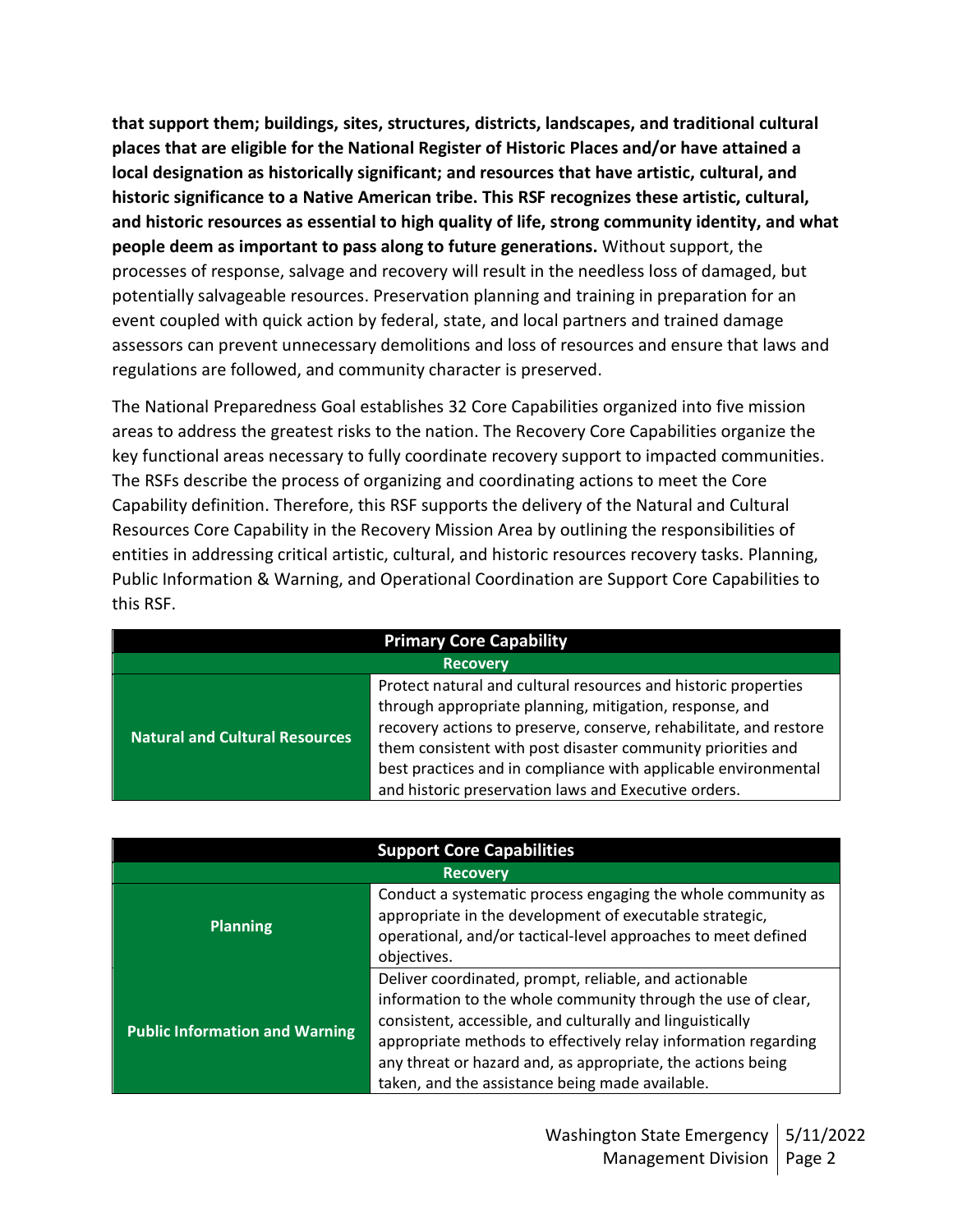| <b>Support Core Capabilities</b> |                                                                                                                                  |  |
|----------------------------------|----------------------------------------------------------------------------------------------------------------------------------|--|
| <b>Recovery</b>                  |                                                                                                                                  |  |
| <b>Operational Coordination</b>  | Establish and maintain a unified and coordinated operational<br>structure and process that appropriately integrates all critical |  |
|                                  | stakeholders and supports the execution of Core Capabilities.                                                                    |  |

## **Authorities & Policies**

### **Revised Code of Washington (RCW)**

#### **43.155.065, Emergency Public Works Projects**

*Establishes low-interest or interest-free loans for emergency public works projects.* 

#### **48.02.060, Office of Insurance Commissioner General Powers and Duties – State of**

#### **Emergency**

*Details the authority and duties of the Commissioner following a governor's proclamation of a state of emergency.*

#### **89.08.070, General duties of commission**

*Establishes the State Conservation Commission and identifies the roles responsibilities of the commission.*

#### **68.60: Abandoned and Historic Cemeteries and Historic Graves**

*Establishes laws protecting cemeteries and historic graves and provides the Department of Archaeology and Historic Preservation permission to grant authority to other entities to restore, maintain, and protect abandoned cemeteries. Under RCW 68.60.055, any person who discovers skeletal remains shall notify the coroner or local law enforcement or face penalties.*

#### **19.27.120: Washington State Historic Building Code**

*Pertains to the state building code defined in RCW 19.27.031, whereby repairs, alterations, and additions necessary for the preservation, restoration, rehabilitation, strengthening, or continued use of a building or structure may not conform to all requirements if the structure falls under special historical or architectural significance.*

#### **27.34: State Historical Societies – Historic Preservation**

*Establishes the Washington State Historical Society, as a trustee of the state for the purposes of maintaining and preserving articles and properties representing the history of the state of Washington.*

#### **27.44: Indian Graves and Records**

*Establishes the rules pertaining to examining archaeological material and the process for receiving permission to remove an artifact for specific purposes.*

#### **27.48: Preservation of Historical Materials**

*Establishes the preservation of historical materials as a public project carried on for public purpose.* 

#### **27.53: Archaeological Sites and Resources**

*Designates the Department of Archaeology and Historic Preservation as the appropriate agency to carry out functions pertaining to archaeological resource preservation in coordination with state, federal, and private construction agencies. The act also provides the Department of Commerce the authority to issue civil penalties for disturbing archaeological resources or sites.*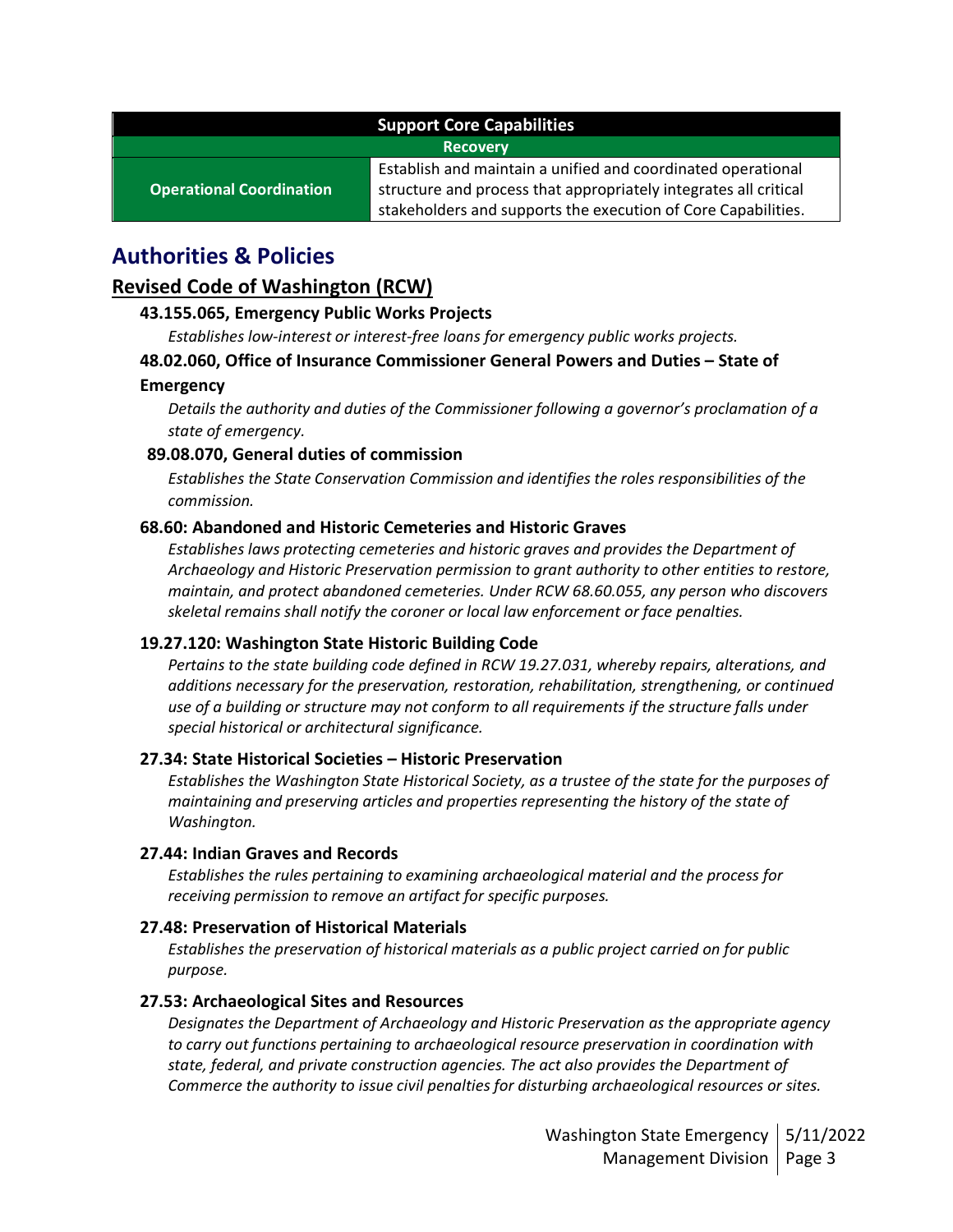#### **43.46.005: Washington State Arts Commission Purpose.**

*Establishes the Washington State Arts Commission as an agency dedicated to the conservation and development of the State's artistic resources.*

#### **43.46.090: Art in Public Places Program**

*Establishes the Art in Public Places (visual arts) program. RCW 43.17.200, 28B.10.025, and 43.19.455, and 28A.335.210 define funding sources for the acquisition of artworks. RCW43.46.095 defines artworks acquired with those funds as being a part of the State Art Collection.*

#### **Washington Administrative Code (WAC)**

#### **173-98-030(27), Environmental Emergency (Revolving Fund)**

*Defines an "environmental emergency" which is often required in order for emergency funding in the form of loans and grants to be disbursed to communities, including the Clean Water State Revolving Fund.*

#### **25: Archeology and Historic Preservation, Department of**

*Describes the purpose of the advisory council on historic preservation, outlines the State Environmental Policy Act rules, and establishes criteria and registration information pertaining to historical archaeological resources on state-owned aquatic lands, archaeological excavation and removal permits, and the Washington State Main Street Program.*

#### **222: Forest Practices Act – Notice of Forest Practices that May Contain Cultural Resources to Affected Indian Tribes**

*Establishes standards for forest practices such as timber harvest, pre-commercial thinning, road construction, fertilization, and forest chemical application for the purposes of protecting public resources including historic and cultural sites.*

#### **30: Washington State Arts Commission**

*Outlines the policies and procedures that govern the work of the Washington State Arts Commission, including its administration of the Art in Public Places program and care of the State Art Collection.*

#### **Federal Laws and Authorities**

#### **Public Law 102-575, National Historic Preservation Act of 1966**

*Sets the federal policy for preserving the nation's heritage and establishes the National Register of Historic Places and National Historic Landmarks Programs. Requires states to produce and help implement a state historic preservation plan.*

#### **Executive Order 11593: Protection and Enhancement of the Cultural Environment**

*Regulations pertaining to preserving, restoring, and maintaining the historic and cultural environment of the United States.* 

#### **Archaeological Resource Protection Act of 1979**

*Establishes law pertaining to the excavation of archaeological sites on federal and tribal lands in the United States and guides the removal of archaeological collections from those sites where needed.*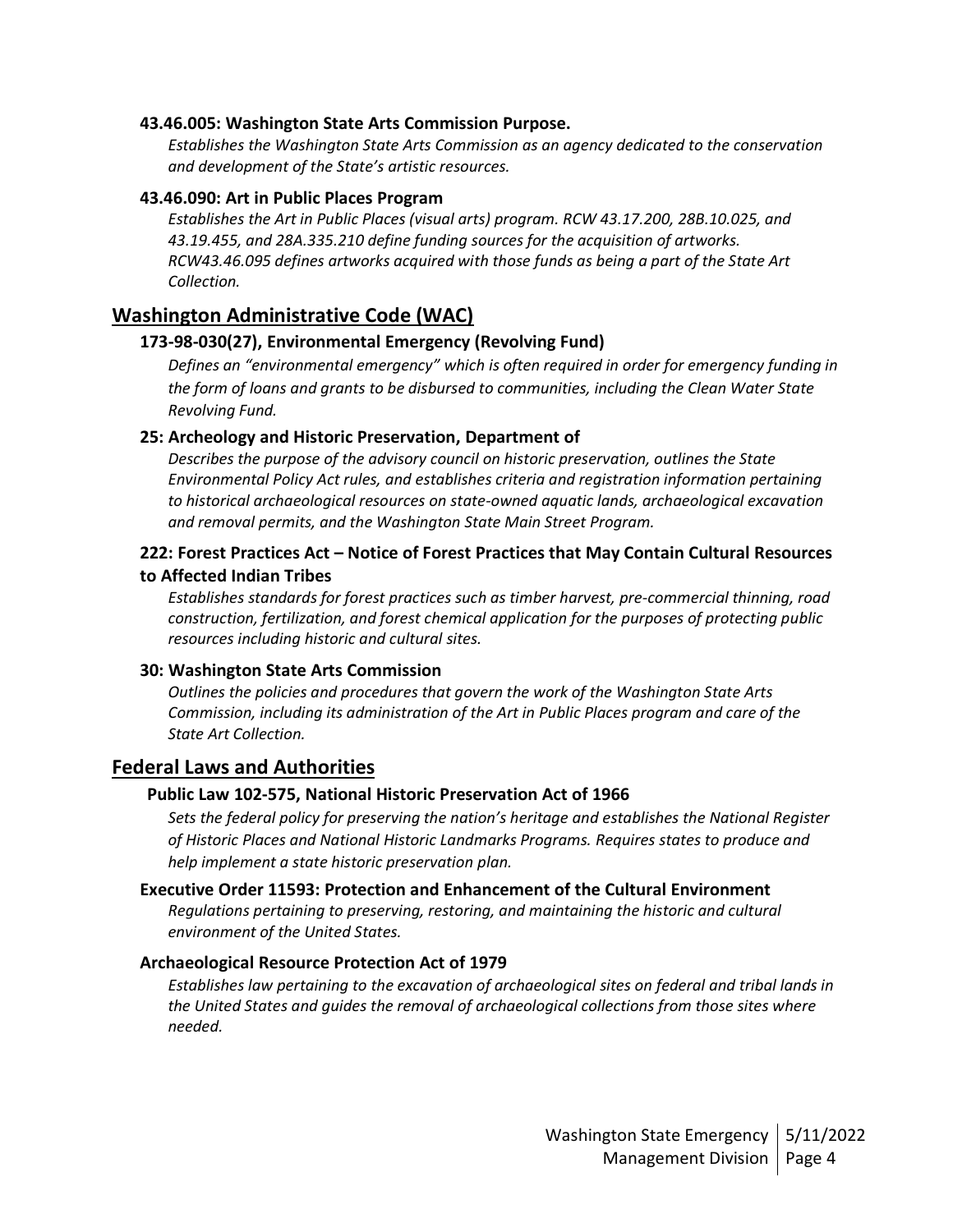#### **Archaeological and Historical Preservation Act of 1974**

*Amends and expands the Reservoir Salvage Act of 1960, this law requires federal agencies provide for the preservation of historical and archaeological data and take into account these resources when executing, funding, or licensing projects.*

#### **Native American Graves Protection and Repatriation Act**

*This law requires federal agencies and institutions that receive federal funding to return Native American "cultural items" to lineal descendants, culturally affiliated tribes, or Native Hawaiian organizations and outlines the procedures concerning "inadvertent discovery" or planning excavation of Native American cultural items on federal and tribal lands.* 

#### **Visual Artists Rights Act (VARA)**

*VARA is a part of copyright law that protects artists' moral rights, even when an artist does not own the artwork itself. Among other rights, VARA give the artist the right to prevent the destruction, distortion, mutilation, or modification of their artwork.* 

#### **Important Policies**

#### **Executive Order 05-05: Archeological and Cultural Resources**

*Requires all state agencies implementing or assisting capital projects using funds appropriated in the State's biennial Capital Budget to consider how future proposed projects may impact significant and historic places.*

### **Situation Overview**

Washington state lacks an accurate and comprehensive count of cultural resources across the state. There is large variation in the kinds of cultural resources, making planning and analysis difficult to achieve. There is a lack of methodology and inconsistencies for determining response and recovery priorities of state cultural assets. A major concern for artistic, cultural, and historic-resources damage assessors is being notified early on in a disaster to support initial response and recovery. There are a limited number of qualified and trained assessors to adequately conduct damage assessments. Lastly, artistic, cultural, and historic resource concerns are not typically integrated into training and exercise designs.

Through consultation with artistic, cultural, and historic resource partners, the following specific gaps were identified. When activating to support disaster recovery and when working with partners on preparedness, the CHR RSF will look for opportunities to address these gaps.

- Availability of and access to trained staff, volunteers, and experts
- Lack of awareness among state agencies of existing cultural emergency response tools, resources, and personnel at local, county, state, regional, and national levels
- Lack of awareness among state agencies of diverse heritage and arts sectors and partners and breadth of specialized needs of varied cultural material
- Lack of up-to-date data on local cultural emergency plans
- Lack of remotely backed up institutional cultural emergency response plans if local copies become inaccessible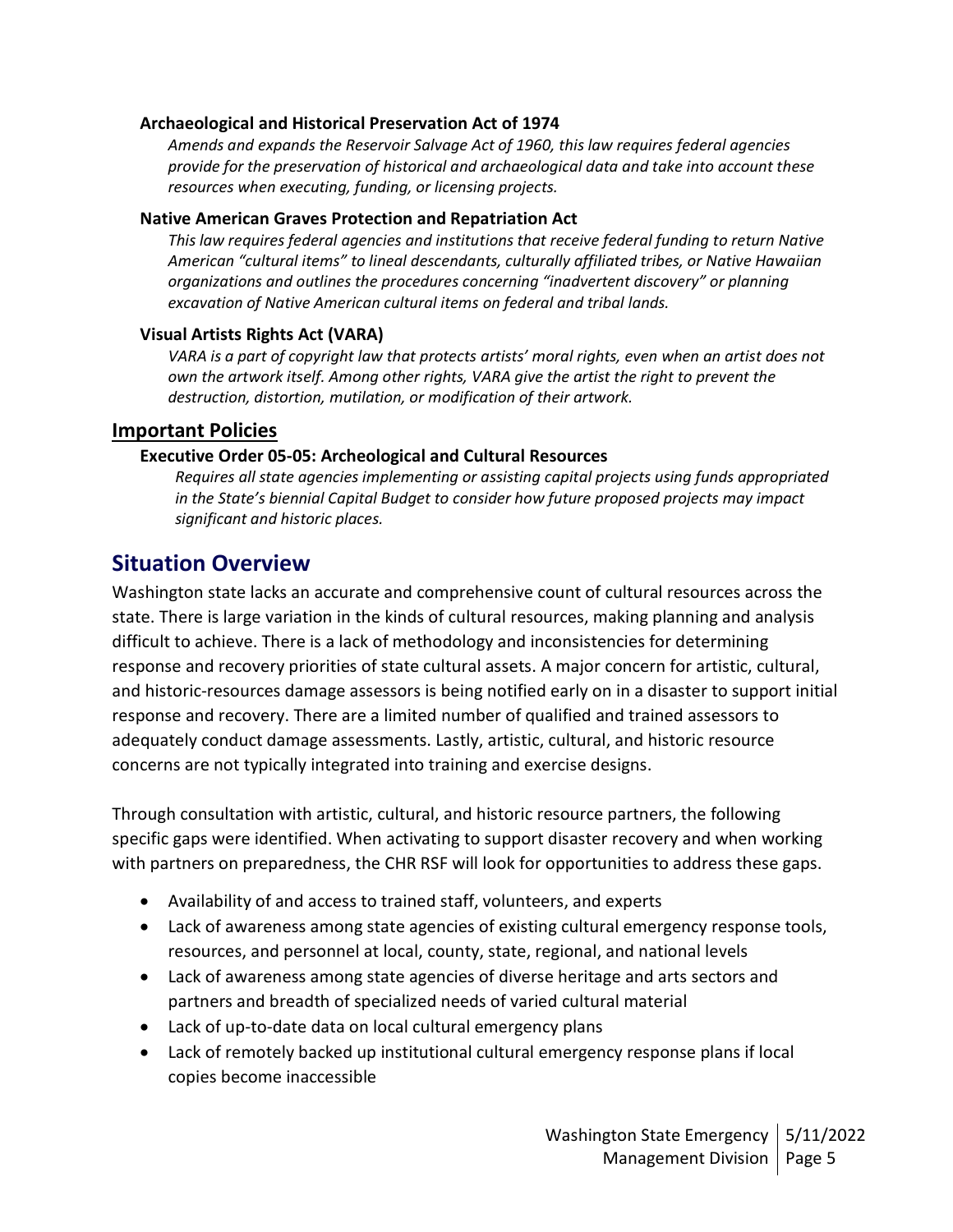- Lack of accurate local collections inventory records for disaster response and documentation
- Varying database systems and levels of IT infrastructure that hold inventory records
- Support for transport of responders to and from site, lodging support, and access to personal safety protection equipment for use during response and recovery operations
- Staging and storage areas for cultural materials with diverse handling and environmental needs
- Access to large quantities of distilled water and polypropylene sheeting for emergency use
- Freezer storage for cultural materials as appropriate to their composition
- Supplies for emergency response, salvage, and recovery efforts for use within 36 hours of disaster
- Ongoing support for recovery efforts beyond the first 36 hours of recovery
- Transportation resources for moving artifacts when appropriate
- Resources and personnel for assessing and documenting facilities, sites, and cultural collections through salvage and recovery
- Entities across the state not pursuing available fine arts insurance coverage
- Trained and qualified museum, collections care, archives, conservation, and historic preservation professionals to conduct damage assessments and lead repairs
- Connections between emergency management and artistic, cultural, and historic resource entities, tribal governments, and community stakeholders
- Fragile communications networks and dependencies
- Identification, retrofit, and funding of historic unreinforced masonry (URM) buildings, structures, facilities, water systems, fire suppression systems, leaky facilities and other mitigation concerns
- Lack of awareness of existing preparedness, response, and recovery planning documents and mechanisms among state agencies and partners
- Appropriate storage of cultural materials to prevent loss associated with known risks
- Map of cultural material repositories and properties with locations overlaid with natural disaster risk map of Washington and adjacent areas
- State contracts with salvage and recovery vendors needed to assist decision makers in local communities
- Availability of, and access to, technical and financial resources to repair/rehabilitate damaged artistic, cultural, and historic resources

## **Planning Assumptions**

This RSF assumes that local and federal entities will operate similar plans that stipulate organization by Core Capability and/or RSF as defined within the Washington Restoration Framework (WRF). If a local entity does not have a Cultural and Historic Resources RSF component to their response and/or recovery plan, this RSF will integrate with the closest

> Washington State Emergency | 5/11/2022 Management Division | Page 6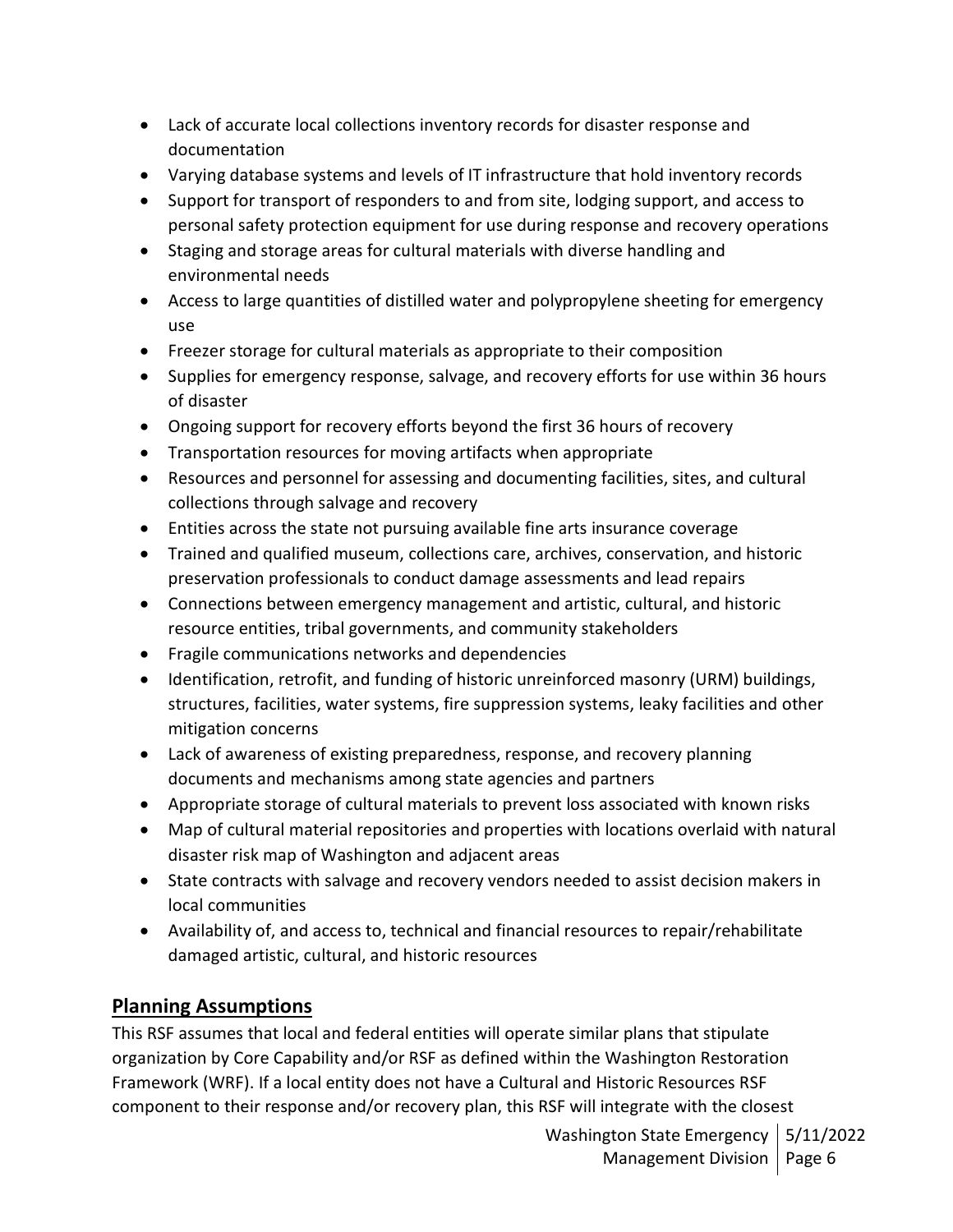equivalently functional element, such as Emergency Support Function 14 Long Term Recovery (ESF-14), ESF-11 (Agriculture and Natural Resources), a recovery branch, or a recovery task force/group.

The activities and responsibilities contained within this RSF relate to the jurisdictional responsibilities of the state of Washington and may not reflect all the artistic, cultural, and historic resources recovery actions at different jurisdictional levels. The CHR RSF is intended to be flexible and scalable depending on the incident magnitude and the resource needs.

Nothing in this CHR RSF is intended to modify, replace, or supersede the recovery activities, roles and responsibilities, authorities, statutes, regulations, or program rules of the coordinating or supporting entities that implement or support the implementation of ESFs within the Washington State Comprehensive Emergency Management Plan.

Note: "Entities" refers to any private, for-profit organizations, non-profit organizations, governmental and non-governmental agencies.

## **Concept of Operations**

## **Critical Tasks**

This RSF is primarily responsible for directly contributing to the Recovery Mission Area through the Natural and Cultural Resources Core Capability and Critical Tasks but may also support the Critical Tasks under Planning, Public Information and Warning and Operational Coordination Core Capabilities. The entities responsible for executing these tasks are listed in the 'Responsibilities' section of this document.

| <b>Natural and Cultural Resources</b> |                                                                                                                                                                                                                                                                        |  |
|---------------------------------------|------------------------------------------------------------------------------------------------------------------------------------------------------------------------------------------------------------------------------------------------------------------------|--|
| <b>Critical</b><br>Task I.D.          | <b>Critical Task Description</b>                                                                                                                                                                                                                                       |  |
|                                       | Implement measures to protect and stabilize records and culturally significant documents,<br>objects, and structures.                                                                                                                                                  |  |
| $\overline{2}$                        | Mitigate the impacts to and stabilize the natural and cultural resources and conduct a<br>preliminary assessment of the impacts that identifies protections that need to be in place<br>during stabilization through recovery.                                         |  |
|                                       | Complete an assessment of affected natural and cultural resources and develop a timeline<br>for addressing these impacts in a sustainable and resilient manner.                                                                                                        |  |
|                                       | Preserve natural and cultural resources as part of an overall community recovery that is<br>achieved through the coordinated efforts of natural and cultural resource experts and the<br>recovery team in accordance with the specified timeline in the recovery plan. |  |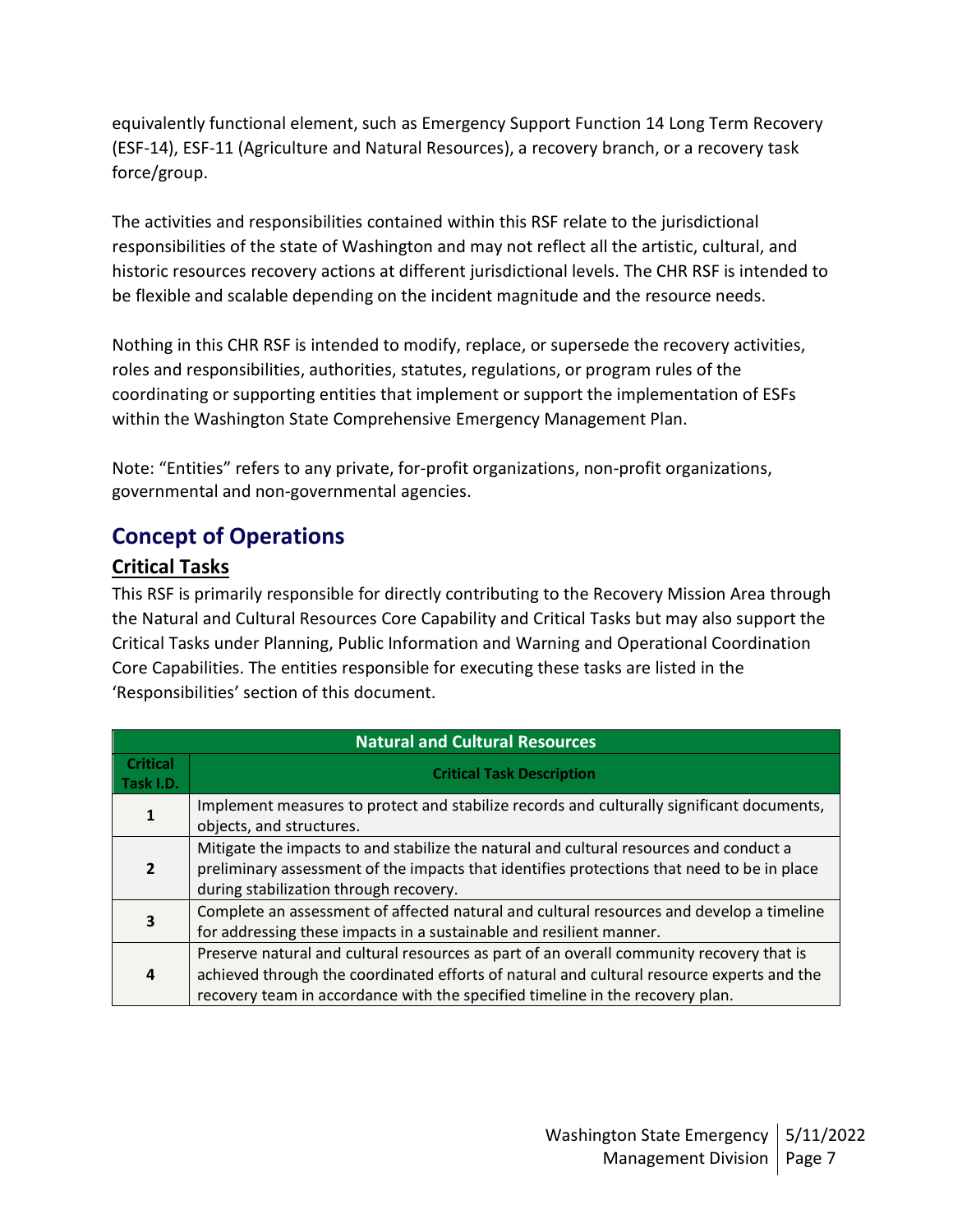| <b>Planning</b>              |                                                                                                                                                                                                                                                                                                                                                                     |  |  |
|------------------------------|---------------------------------------------------------------------------------------------------------------------------------------------------------------------------------------------------------------------------------------------------------------------------------------------------------------------------------------------------------------------|--|--|
| <b>Critical</b><br>Task I.D. | <b>Critical Task Description</b>                                                                                                                                                                                                                                                                                                                                    |  |  |
|                              | Convene the core of an inclusive planning team (identified pre-disaster), which will<br>oversee disaster recovery planning.                                                                                                                                                                                                                                         |  |  |
|                              | Complete an initial recovery plan that provides an overall strategy and timeline, addresses<br>all core capabilities, and integrates socioeconomic, demographic, accessibility, technology,<br>and risk assessment considerations (including projected climate change impacts), which<br>will be implemented in accordance with the timeline contained in the plan. |  |  |

| <b>Public Information and Warning</b> |                                                                                                                                                                                                                                                                                                                                                                                                                                                     |  |  |
|---------------------------------------|-----------------------------------------------------------------------------------------------------------------------------------------------------------------------------------------------------------------------------------------------------------------------------------------------------------------------------------------------------------------------------------------------------------------------------------------------------|--|--|
| <b>Critical</b><br>Task I.D.          | <b>Critical Task Description</b>                                                                                                                                                                                                                                                                                                                                                                                                                    |  |  |
| 1                                     | Reach all populations within the community with effective actionable recovery-related<br>public information messaging and communications that are accessible to people with<br>disabilities and people with limited English proficiency; protect the health and safety of the<br>affected population; help manage expectations; and ensure stakeholders have a clear<br>understanding of available assistance and their roles and responsibilities. |  |  |
| $\overline{2}$                        | Support affected populations and stakeholders with a system that provides appropriate,<br>current information about any continued assistance, steady state resources for long-term<br>impacts, and monitoring programs in an effective and accessible manner.                                                                                                                                                                                       |  |  |

| <b>Operational Coordination</b> |                                                                                                                                                                                                                                                                                                                                                            |  |  |
|---------------------------------|------------------------------------------------------------------------------------------------------------------------------------------------------------------------------------------------------------------------------------------------------------------------------------------------------------------------------------------------------------|--|--|
| <b>Critical</b><br>Task I.D.    | <b>Critical Task Description</b>                                                                                                                                                                                                                                                                                                                           |  |  |
| 1                               | Establish tiered, integrated leadership and inclusive coordinating organizations that<br>operate with a unity of effort and are supported by sufficient assessment and analysis to<br>provide defined structure and decision-making processes for recovery activities.                                                                                     |  |  |
|                                 | Define the path and timeline for recovery leadership to achieve the jurisdiction's<br>objectives that effectively coordinates and uses appropriate local, state, tribal, territorial,<br>insular area, and Federal assistance, as well as nongovernmental and private sector<br>resources. This plan is to be implemented within the established timeline. |  |  |

## **Objectives**

Through consultation with the entities in this RSF, objectives specific to this CHR RSF were identified. These are broad objectives that support the Critical Tasks through coordination within the CHR RSF.

- Establish communication between state agencies as soon as practical following an incident with locally significant damages; if damages warrant, expand communication to local governments, federal agencies, tribal governments, and advocacy organizations.
- Support the rapid and accurate damage assessment of properties, cultural facilities and other sites of tribal cultural traditional significance in the disaster impact area.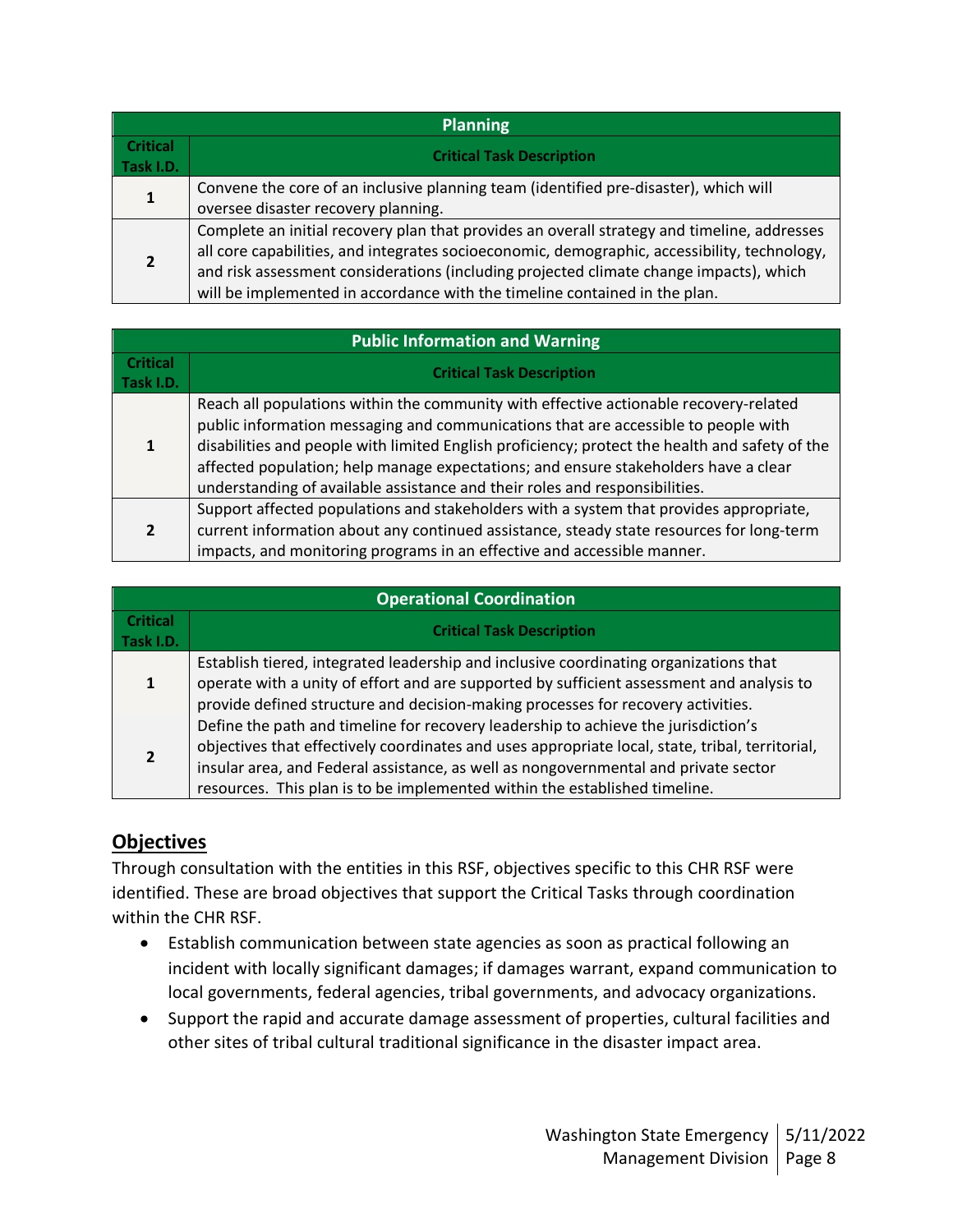- Support the rapid and accurate damage assessment of records and collections including artifacts, public artworks, and natural history items of significance in the disaster impact area.
- Provide a plan for state agency support of organizations, tribal governments, and local artistic, cultural, and historic resource owners with information and technical assistance about how to mitigate, preserve, stabilize, or protect resources and where funding might be found.
- Convene necessary state resources, achieving broad representation on the RSF to establish situational awareness, obtain a common operating picture, and provide efficient and effective service delivery.
- Support the development of a local long-term recovery organization through technical assistance, best-practice identification and continued agency liaison involvement.

## **Whole Community Involvement**

This RSF must consider the Whole Community when assessing impacts to artistic, cultural, and historic resources. To coordinate assistance for local jurisdictions requesting support, a variety of stakeholders should be included in developing artistic, cultural, and historic resources restoration and recovery objectives and strategies. Community recovery plans and assistance programs should be developed that include solutions for how the whole community will recover. Restoration, conservation, and mitigation programs that address impacted artistic, cultural, and historic resources need to be made available to everyone who is impacted.

## **Organization**

## **Mobilization**

All personnel should remain flexible to adapt to the unique conditions of all hazards and scale the RSF structure to meet the needs of the recovery. This RSF operates within the confines of the WRF and in support of the Comprehensive Emergency Management Plan (CEMP) and its annexes.

EMD, in consultation with its legal counsel and the primary entities, will convene a conference call to establish a common operating picture and discuss any emerging local needs following any incident with locally-significant damages reported to historic properties and cultural resources, and facilities. An initial conference call may also occur when there are known damages in an area with a high concentration of objects, sites, records, manuscripts, photographs, other materials illustrative of the cultural, artistic, and natural history of this state, historic properties, and facilities. For most incidents, this activation will consist of a conference call with key state-level partners. The EMD will contact RSF partners and schedule the conference call. RSF coordination calls and other RSF convening actions fall under the responsibility of ESF-14 Long-Term Community Recovery in the SEOC. During larger incidents, the State Coordinating Officer (SCO) for recovery (if designated) will work with the Federal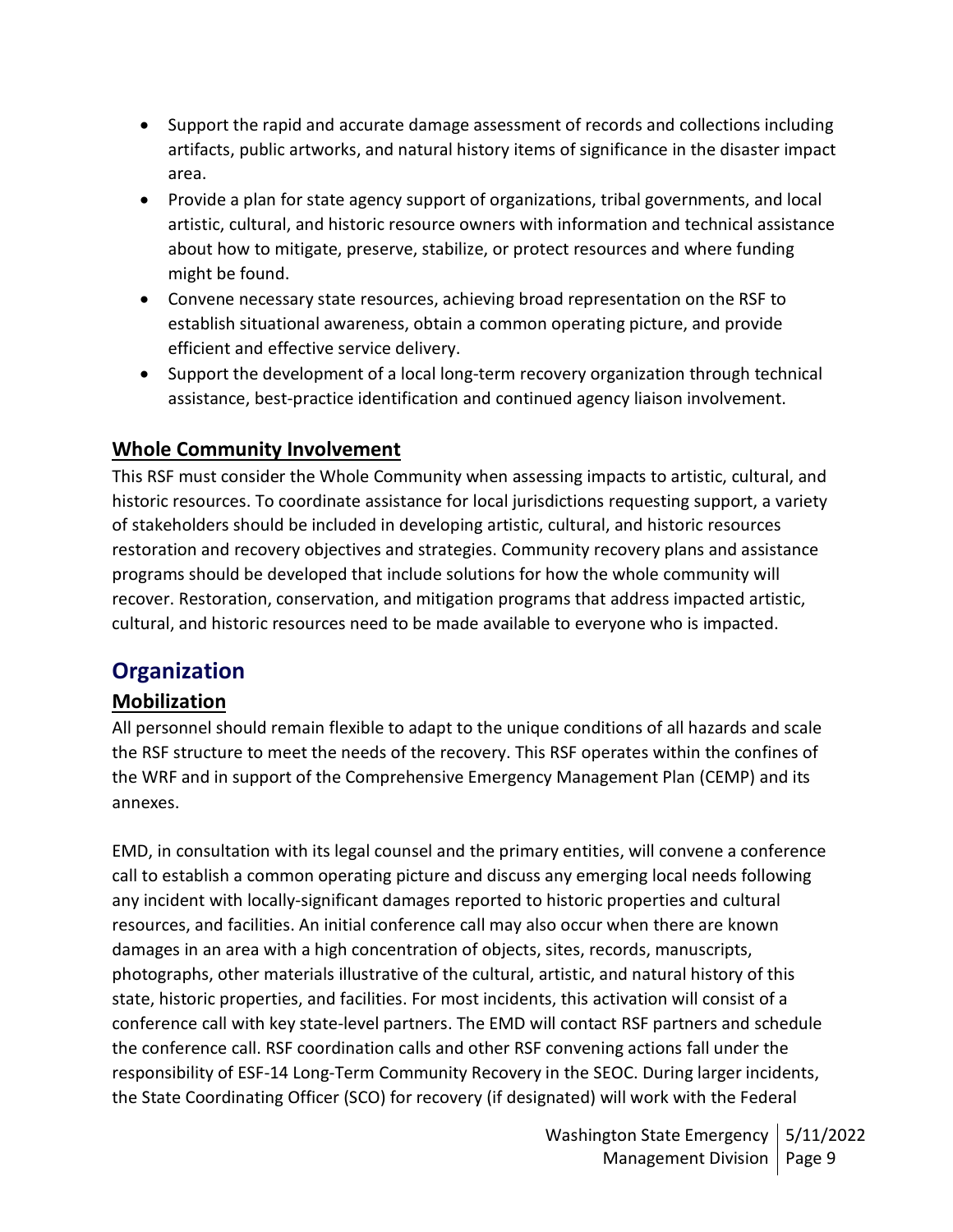Coordinating Officer (FCO) for recovery (if designated) to determine if this RSF is needed. This determination will be made on a case by case basis. Recovery activities may be coordinated within the Recovery Unit of the Recovery Branch in the SEOC Operations Section or Joint Field Office (JFO).

While most incidents will only require CHR RSF partners to call-in, larger disasters may necessitate in-person meetings at the SEOC or JFO. Alternate meeting locations may be determined by the coordinating and primary entities. In major disasters, it may be necessary, if available, to activate damage assessment teams with training on objects, sites, records, manuscripts, photographs, and other materials illustrative of the cultural, artistic, and natural history of Washington State and the facilities that support them; and artistic, cultural, and historic property assessments. Entities conducting damage assessments would be acting under their own authorities and funding sources, unless otherwise noted.

## **Structure**

The CHR RSF is a component of the Recovery Branch within the Operations Section of the SEOC, as organized within the structures of the Incident Command System (ICS). The structure is ideal for coordinating the immediate response activities and the initial recovery efforts to an incident. Recovery begins at the time of the incident and the initial response efforts contribute to the overall recovery of the impacted jurisdiction. Therefore, response activities coordinated through ESFs within the SEOC provide essential information to the RSFs, which may be activated concurrently. ESF-14 acts as the conduit of information between ESFs and RSFs and as a transition between response and recovery activities.

As the incident progresses, a structure with more flexibility may be necessary to carry out the intermediate and long-term recovery efforts in the state, in coordination with, or as part of, the JFO. In a JFO, the CHR RSF will reside within the Operations Section. A Recovery Branch may be created to maintain span of control and lead other activated RSFs.

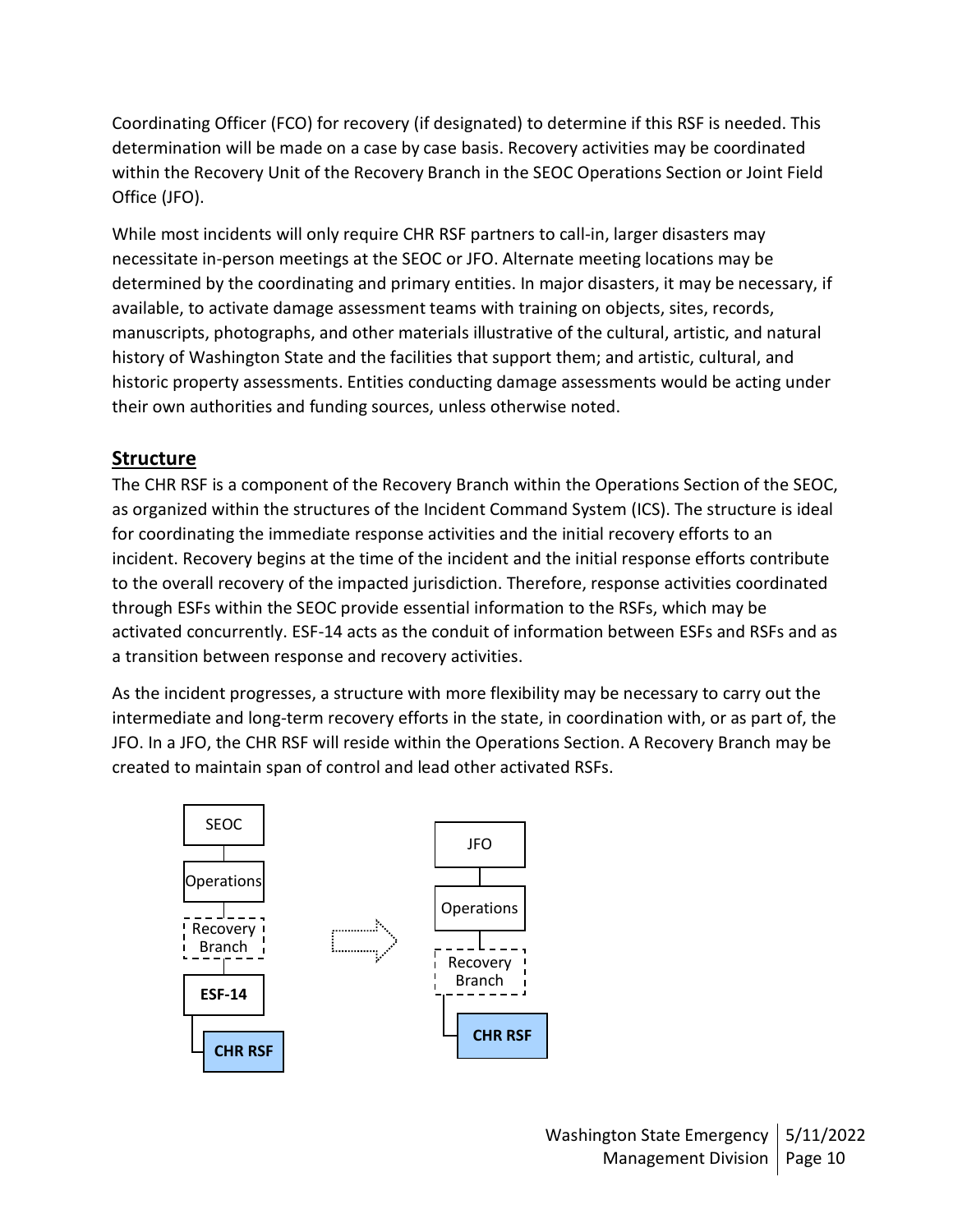## **Direction, Control and Coordination**

The responsibilities and actions within this RSF should be prepared to integrate horizontally and vertically into those outlined in other local, state, and federal plans.

### **Horizontal Integration**

#### **State Agency Planning Integration**

State agencies shall develop artistic, cultural, and historic resources recovery plans and strategies commensurate with the agency's requirements and needs. Agency plans should complement the state CEMP through the Washington Restoration Framework (WRF).

#### **Comprehensive Emergency Management Plan (CEMP)**

*The CEMP guides the overall emergency management roles, responsibilities and emergency management mission areas (protection, preparedness, response, recovery, and mitigation) in the state.*

#### **CEMP, Emergency Support Function 14 – Long Term Recovery Annex**

*ESF-14 is the coordinating and advisory function supporting local recovery efforts through the SEOC to coordinate state and federal recovery resources, host relevant meetings, facilitate the transition of resources from response to recovery, and prepare Presidential Disaster Declaration (PDD) requests.*

#### **CEMP, Catastrophic Incident Annex**

*This annex provides planning considerations for the SEOC in the context of a catastrophic event.* **Washington State Historic Preservation Plan 2014-2019: Getting the Future Right** *DAHP is required to produce and help implement a state historic preservation plan on a five-year cycle, as required by the National Historic Preservation Act of 1966. The plan outlines strategies and tasks to achieve goals for the state's historic preservation community and identifies the key stakeholders for implementation.*

## **Vertical Integration**

This RSF should integrate vertically to federal recovery plans at the national and regional level, as well as to plans at the local level. The RSF should also be prepared to integrate with the recovery plans within tribal governments.

#### **Federal Planning Integration**

The state CHR RSF should anticipate coordinating with the equivalent federal Natural and Cultural Resources RSF agencies that support the delivery of the Natural and Cultural Resources Core Capability, particularly the coordinating and primary agencies (i.e., Department of the Interior, Environmental Protection Agency, and FEMA). This RSF should also be prepared to coordinate among the national entities supporting artistic, cultural, and historic resources protection and preservation (e.g., Institute of Museum & Library Services, National Park Service, National Endowment for the Humanities, National Endowment for the Arts, U.S. Committee of the Blue Shield, Smithsonian Institution, American Institute for the Conservation of Artistic & Historic Works, National Heritage Responders, American Association for State & Local History, and the American Alliance of Museums).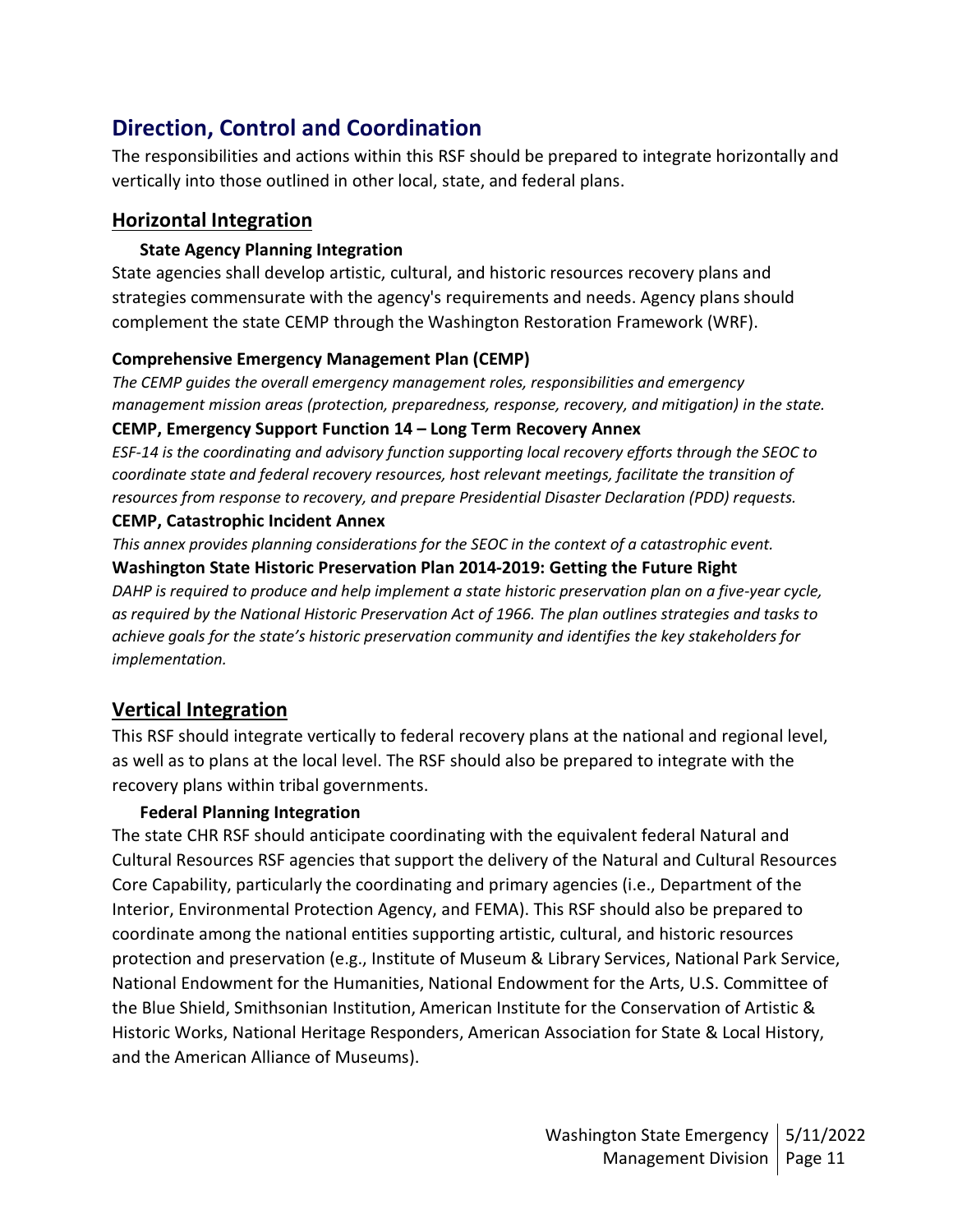#### **Recovery Federal Interagency Operational Plan, Annex H: Natural and Cultural Resources**

*The state CHR RSF should integrate vertically with the federal Natural and Cultural Resources RSF as outlined in the Recovery Federal Interagency Operational Plan, by addressing the delivery of the Natural and Cultural Resources Core Capability and associated Critical Tasks.*

#### **Local Planning Integration**

Local jurisdictions shall develop artistic, cultural, and historic resources recovery plans in accordance with local jurisdiction emergency management requirements and needs. Local jurisdiction plans should complement state plans when and where feasible and may include, but are not limited to, topics such as:

- Identification of local partners supporting the preservation of artistic, cultural and historic resources
- Identification of issues, threats, and gaps in planning for the preservation, restoration, response, salvage, and recovery of artistic, cultural, and historic resources
- Resources available to support response, salvage, and recovery actions
- Establishment of polices and tools to improve protection and/or restoration of artistic, cultural, and historic resources

## **Information Collection, Analysis, and Dissemination**

#### **Information Collection**

Upon activation, the CHR RSF gathers information from its participating entities (both primary and supporting), federal, state and local ESF-14 and/or CHR RSF counterparts, cultural organizations, local and regional cultural emergency response networks, regional cultural consortiums, local Main Street, Downtown Association, tribes and other groups. In addition to the listed state entities comprising the CHR RSF, this RSF should remain flexible and scalable to account for additional state entities that may indirectly support this RSF.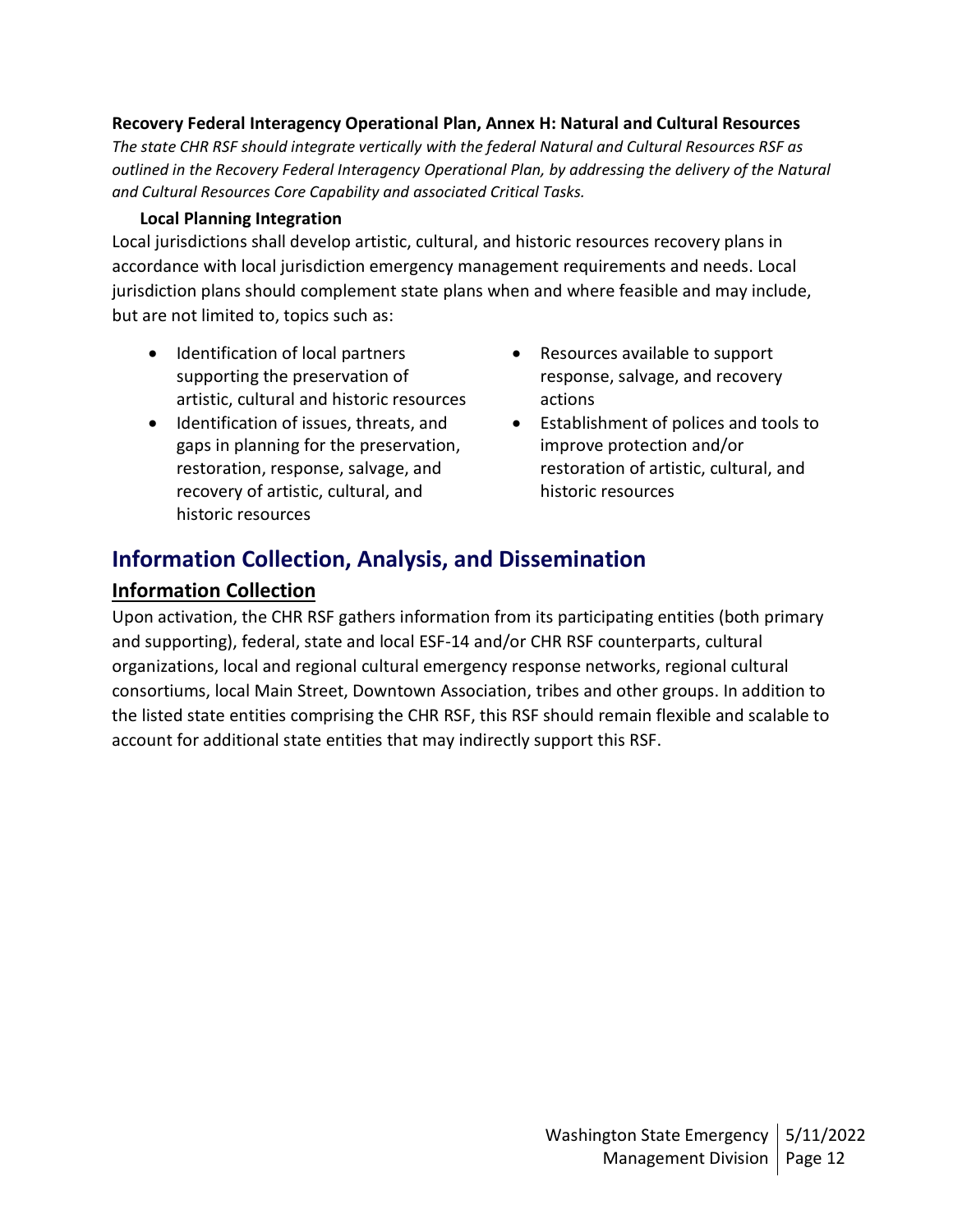

The RSF coordinates information sharing and recovery efforts between related entities to maximize effectiveness and minimize duplication of effort. Below is a preliminary list of potential entities supporting natural resources restoration following a disaster.

| <b>Entities Supporting Cultural and Historic Resources Restoration/Recovery</b> |                                                              |  |  |  |
|---------------------------------------------------------------------------------|--------------------------------------------------------------|--|--|--|
| <b>Academic Institutions</b>                                                    | Local public art programs (coordinated through the           |  |  |  |
|                                                                                 | Northwest Public Art Consortium (NoWPAC))                    |  |  |  |
| <b>Artist Trust</b>                                                             | Philanthropic Organizations                                  |  |  |  |
| Association for Washington Archaeology                                          | Private Nonprofits and Nongovernmental Organizations         |  |  |  |
| (AWA)                                                                           |                                                              |  |  |  |
| Community Organizations Active in                                               | Tribal Historic Preservation Officers (THPO)/Tribal cultural |  |  |  |
| Disasters (COADs)                                                               | resource committees                                          |  |  |  |
| Community, Social Service, and                                                  | <b>Voluntary Organizations Active in Disasters (VOADs)</b>   |  |  |  |
| Humanitarian Organizations                                                      |                                                              |  |  |  |
| <b>Emergency Management</b>                                                     | WA Main Street affiliated organizations                      |  |  |  |
| <b>Historic Seattle</b>                                                         | <b>Washington State Creative Districts</b>                   |  |  |  |
| <b>Local and Tribal Governments</b>                                             | <b>Washington State Arts Federation (WESTAF)</b>             |  |  |  |
| Local artistic, cultural, and historic                                          | <b>Washington Trust for Historic Preservation</b>            |  |  |  |
| resource organizations                                                          |                                                              |  |  |  |
| Local cultural emergency responder                                              | Western Association for Art Conservation (WAAC)              |  |  |  |
| networks                                                                        |                                                              |  |  |  |
| Local historic preservation                                                     | Western Chapter of the Association of Preservation           |  |  |  |
| agencies/historic preservation officers                                         | Technology                                                   |  |  |  |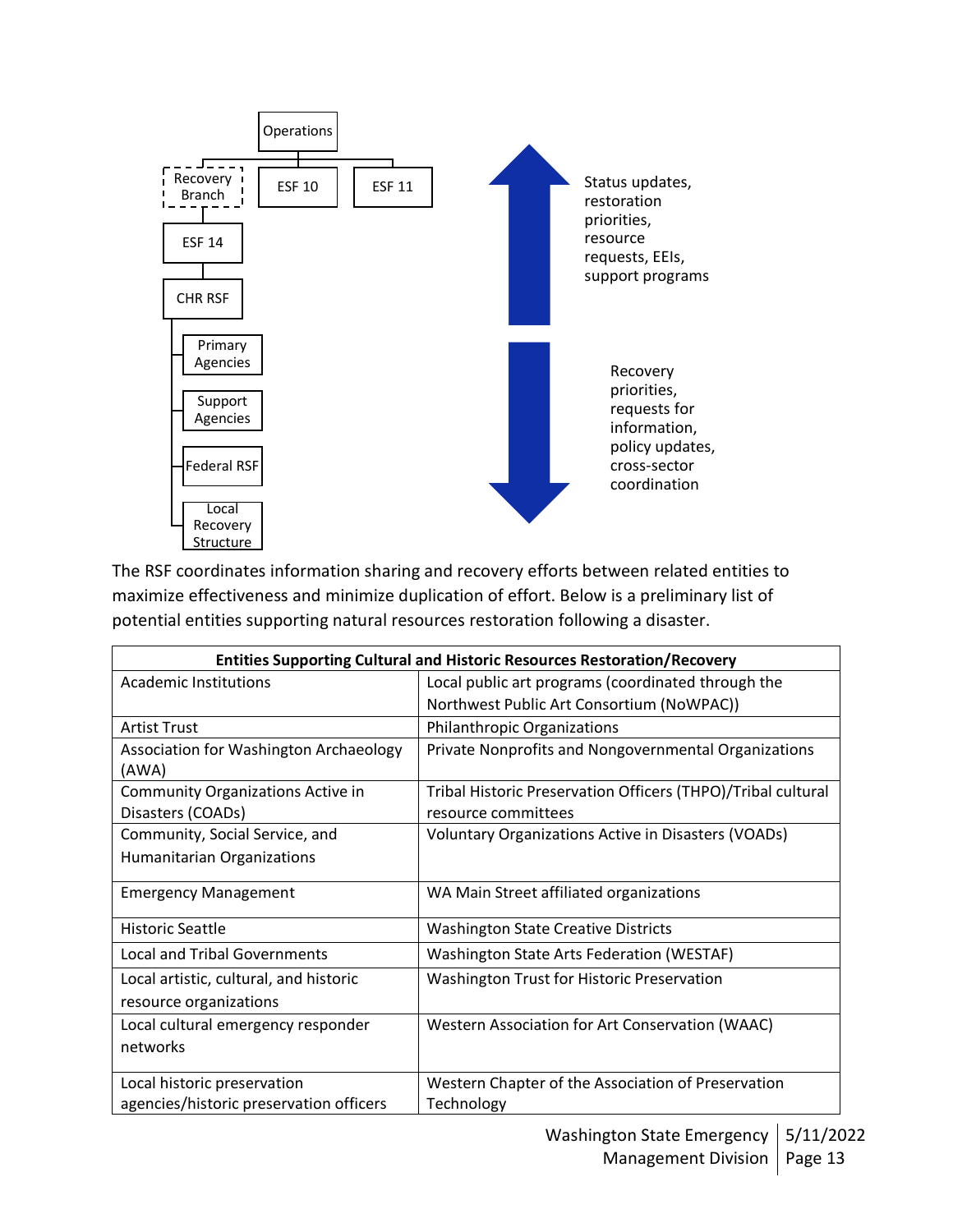**Essential Elements of Information (EEIs):** The type of information to be collected is first determined by the CHR RSF's Essential Elements of Information list (see below) but may be adjusted to fit the needs of the incident. The following categories are a baseline list of essential artistic, cultural, and historic resources restoration elements which should be considered for information collection. EEIs may or may not be immediately relevant based on the impact of a given disaster and the unique information collection needs. Other EEIs may be necessary to develop a comprehensive impact assessment including taking into consideration the impact on other sectors such as natural resources, housing, infrastructure, schools and daycares, health and social services, the economy, etc.

#### **Essential Elements of Information**

#### **Cultural and Historic Resources**

- Identify impacts to artistic, cultural, and historic resources (e.g., objects, sites, records, manuscripts, photographs, and other materials illustrative of the cultural, artistic and natural history of this state and the facilities that support them)
- Identify impacts to buildings, sites, structures, districts, landscapes, and traditional cultural places that are eligible for the National Register of Historic Places and/or have attained a local designation as historically significant
- Identify impacts to resources that have artistic, cultural, and historic significance to Native American tribes
- Determine points of coordination with artistic, cultural, and historic resources areas where damage assessments, and restoration and recovery efforts overlap, particularly in regards to infrastructure and housing projects
- Coordinate requests for assistance from jurisdictions, and public and private entities and address unmet needs related to artistic, cultural, and historic resources
- Identify and support the implementation of preventive measures to reduce impacts to artistic, cultural, and historic resources, especially during debris clearing activities
- Identify environmental hazards impacting artistic, cultural, and historic resources and containment and remedial measures
- Identify applicable restoration or salvage methods for impacted artistic, cultural, and historic resources and community training opportunities

## **Information Analysis**

Based on the information collected, the CHR RSF will work collaboratively to analyze the data and determine technical assistance needs, unmet needs, recovery challenges, and resource opportunities. To support artistic, cultural, and historic resources recovery, information should be used to establish situational awareness and determine gaps in assistance programs at the state level.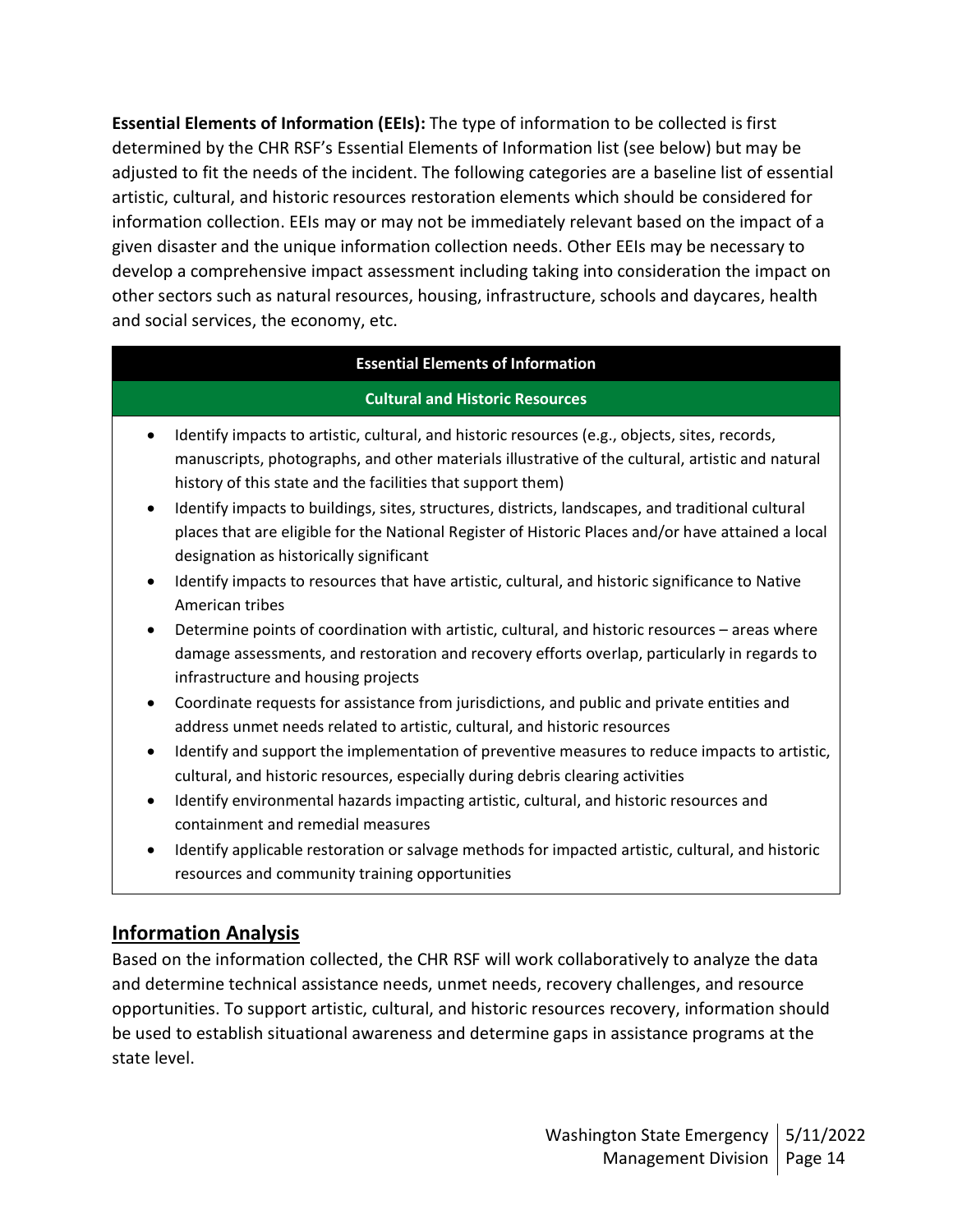The CHR RSF entities will work collaboratively to connect with local cultural resource owners, caretakers, and organizations to offer guidance on:

- Materials response, salvage and recovery, and property stabilization
- Funding for mitigation, salvage, and recovery
- Recovery planning
- FEMA Programmatic Agreement provisions and federal assistance programs

Depending on the specifics of the disaster impacts, certain entities may take ownership of providing technical expertise to the requesting party. For example, the Washington State Historical Society may request that calls from heritage organizations or concerns regarding heritage materials that are outside of government ownership such as local or state filed records, be forwarded to their organization to provide technical assistance. In other instances, the Washington State Archives may be the more appropriate entity to handle the party's request. The information collected will be analyzed collectively to avoid duplication of effort and maximize the level of assistance.

The Washington Information System for Architectural and Archaeological Records Data (WISAARD) database is used for disaster planning, response, and recovery. The database supports local jurisdictions in identifying, evaluating, protecting and planning for artistic, cultural, and historic resources and securing records. This is a GIS-based electronic database of DAHP Survey and Inventory Records including site forms, reports, maps, etc.

The entirety of the State Art Collection is online at [https://www.arts.wa.gov/my-public-art](https://www.arts.wa.gov/my-public-art-portal/)[portal/.](https://www.arts.wa.gov/my-public-art-portal/) Assuming internet connectivity, this resource can be used by responders to identify artworks at risk in a given geographic area. Most artworks are documented with images and essential descriptive information. Similarly,<https://data.wa.gov/> includes a State Art Collection dataset, along with a map.

Many public art collections around the State, use Public Art Archive [\(https://www.publicartarchive.org/\)](https://www.publicartarchive.org/) to document and publicize their collections. This is another map-based tool that can be used to identify publicly-sited artworks at risk in a given geographic area.

## **Information Dissemination**

Information is disseminated to the Operations Section Chief (or Recovery Branch Director if activated) utilizing the SEOC web-based incident management software for Emergency Operations Centers (WebEOC), or best available system as allowed under the circumstances. Information is also disseminated among RSF stakeholders and partner entities, including local, tribal and state partners, advocacy organizations, and FEMA if applicable. Information may be disseminated through the use of verbal, electronic, and/or graphical methods.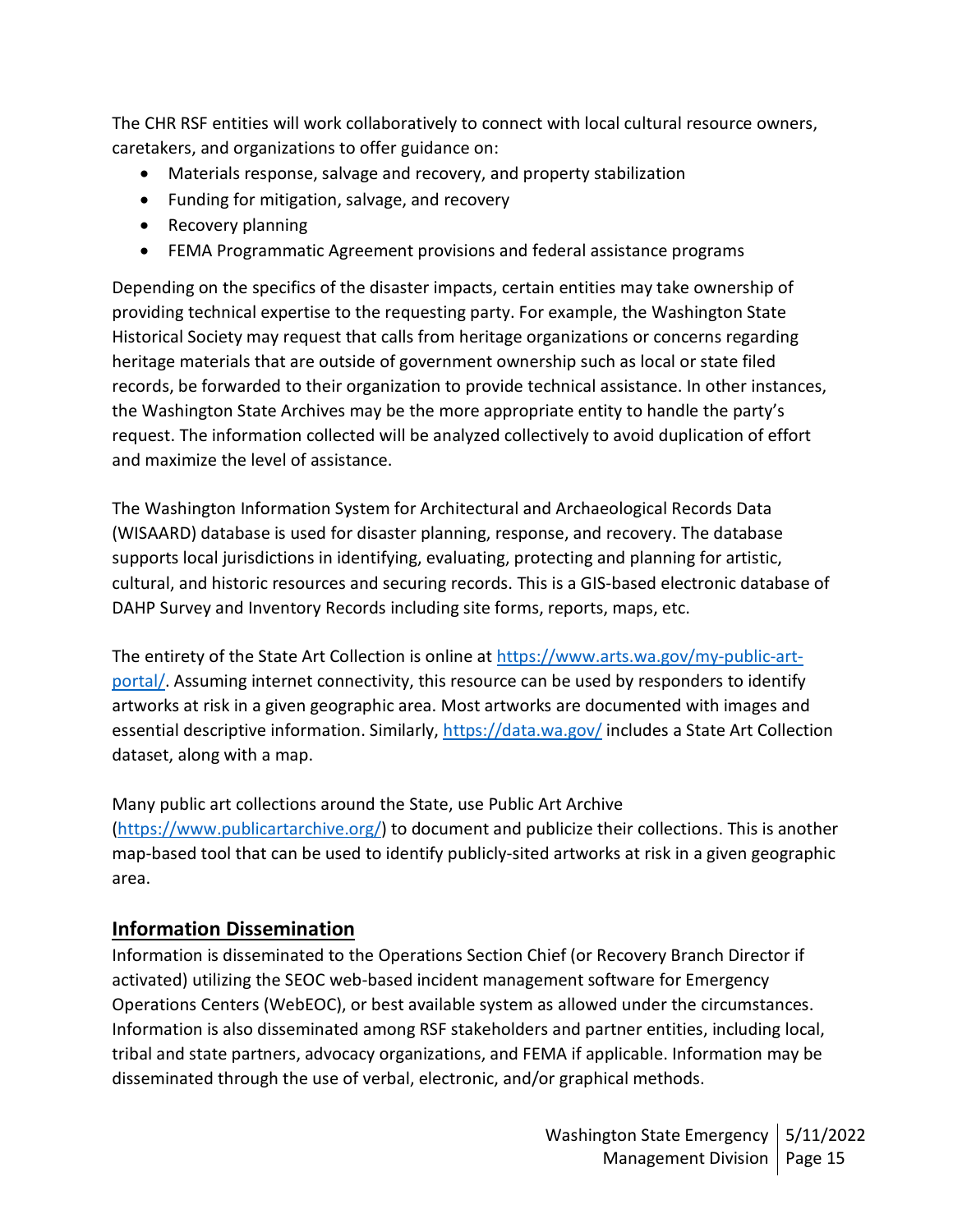If contacted, WSHS provides phone consultation and alerts local cultural emergency responder network if one exists; if one does not exist, WSHS connects caller to closest regional consortium to notify of event.

ESF-14 facilitates information transfer between ESFs and other entities supporting Recovery Core Capabilities, including any other activated RSFs.

As the incident progresses and SEOC activity diminishes, alternative methods of information dissemination outside of WebEOC may be used. In large disasters, the JFO will act as a primary location for information dissemination regarding recovery activities in the state. The Public Information Officer (PIO) in the JFO will also support the information dissemination to the general public concerning recovery activities. Key state entities participating in artistic, cultural, and historic resources recovery efforts in the state may disseminate information to their stakeholders and the general public using a variety of communication means such as social media, websites, radio, tv, printed materials, outreach events, etc. The CHR RSF entities will collaborate amongst each other and leverage existing networks to conduct public outreach regarding artistic, cultural, and historic resource support programs, financial incentives, program registration deadlines, etc. through websites, databases, media outreach and other means.

## **Responsibilities**

The table below outlines the responsibilities of entities in support of artistic, cultural, and historic resources recovery. These actions are tied to executing the Critical Tasks under the "Concept of Operations" Section which support the primary and support Core Capabilities, listed under the "Purpose" Section. The Critical Task I.D. is used to identify the specific Critical Task that the entity's action addresses. Multiple entities can perform the same action and an action can address more than one Critical Task.

| <b>Recovery Mission Area</b>              |                              |                                                                                                                                              |                                           |
|-------------------------------------------|------------------------------|----------------------------------------------------------------------------------------------------------------------------------------------|-------------------------------------------|
| Core<br><b>Capability</b>                 | <b>Critical</b><br>Task I.D. | <b>Activity/Action</b>                                                                                                                       | Organization(s)<br><b>Name</b>            |
| <b>Operational</b><br><b>Coordination</b> | 1                            | As damages warrant, activate the Cultural and<br><b>Historic Resources RSF</b>                                                               | Emergency<br>Management<br>Division (EMD) |
| <b>Planning</b>                           | 1                            |                                                                                                                                              |                                           |
| <b>Operational</b><br><b>Coordination</b> | $\mathbf{1}$                 | Coordinate with other activated federal, state, and<br>local RSFs, as appropriate                                                            | <b>EMD</b>                                |
| <b>Operational</b><br><b>Coordination</b> | 1                            | Activate Emergency Support Function 14 - Long<br>Term Community Recovery - early in the disaster to<br>gather information in support of RSFs | <b>EMD</b>                                |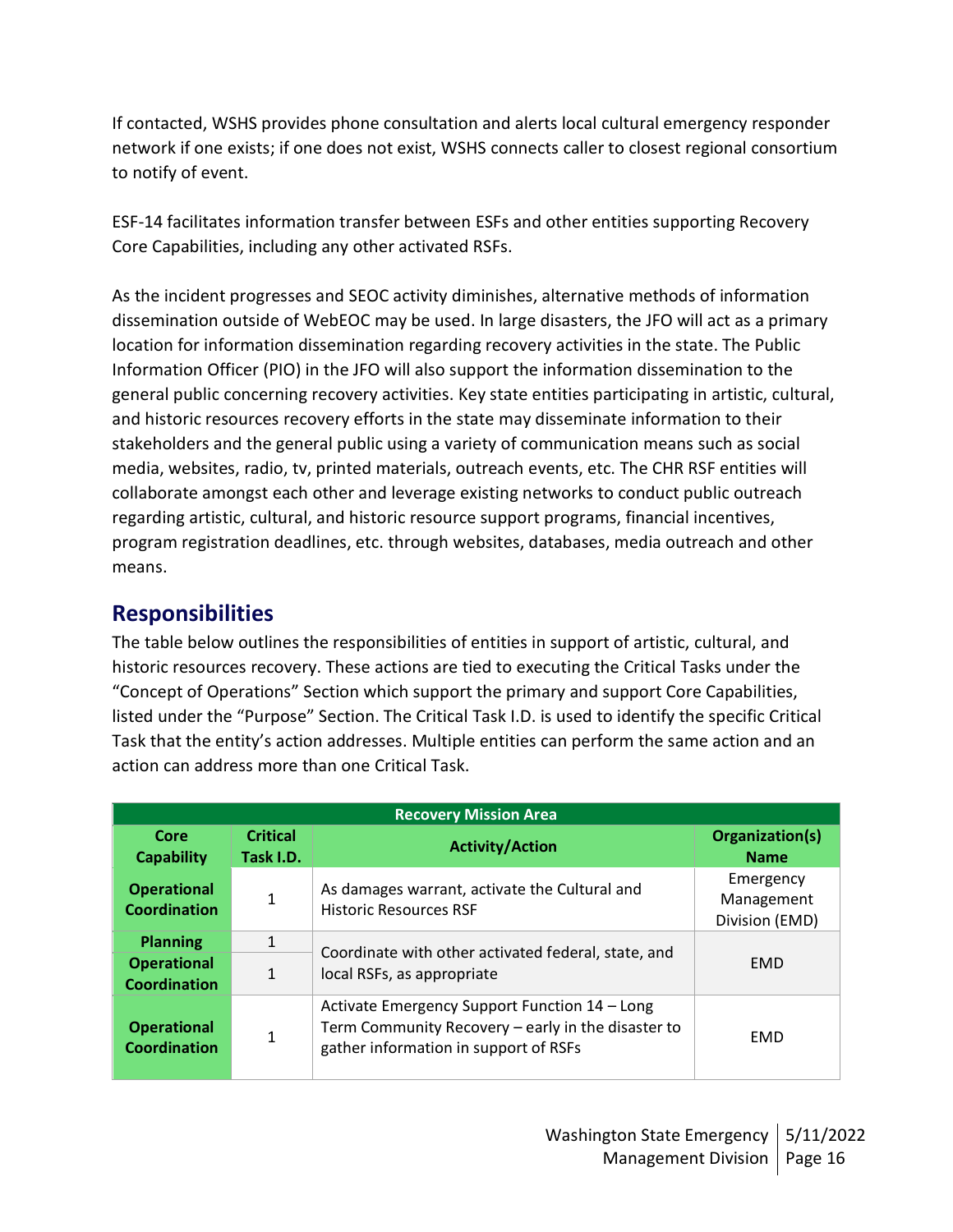| <b>Recovery Mission Area</b>              |                              |                                                                    |                                |  |
|-------------------------------------------|------------------------------|--------------------------------------------------------------------|--------------------------------|--|
| Core<br><b>Capability</b>                 | <b>Critical</b><br>Task I.D. | <b>Activity/Action</b>                                             | Organization(s)<br><b>Name</b> |  |
| <b>Operational</b>                        |                              |                                                                    |                                |  |
| <b>Coordination</b>                       | $\mathbf{1}$                 |                                                                    |                                |  |
| <b>Natural &amp;</b>                      |                              | Coordinate with DAHP and FEMA on Section 106 of                    | <b>EMD</b>                     |  |
| <b>Cultural</b>                           | $\mathbf{1}$                 | the National Historic Preservation Act (NHPA)                      |                                |  |
| <b>Resources</b>                          | 4                            |                                                                    |                                |  |
|                                           |                              | Provide information and technical assistance on                    |                                |  |
| <b>Public</b>                             | $\mathbf{1}$                 | recovery planning and grant programs, including                    |                                |  |
| <b>Information &amp;</b>                  |                              | Public Assistance, Individual Assistance, and the                  | <b>EMD</b>                     |  |
| <b>Warning</b>                            | $\overline{2}$               | Hazard Mitigation Grant Program (Require Disaster                  |                                |  |
|                                           |                              | Declaration)                                                       |                                |  |
| <b>Planning</b>                           | $\overline{2}$               |                                                                    |                                |  |
|                                           | $\mathbf{1}$                 | Support local jurisdictions in identifying, evaluating,            | Department of                  |  |
| <b>Operational</b><br><b>Coordination</b> | $\overline{2}$               | protecting and planning for local cultural and                     | Archaeology and                |  |
|                                           |                              | historic resources and securing records in the                     | Historic                       |  |
| <b>Natural &amp;</b>                      | 1<br>$\overline{2}$          | Washington Information System for Architectural                    | Preservation                   |  |
| <b>Cultural</b>                           | 3                            | and Archaeological Records Data (WISAARD)                          | (DAHP)                         |  |
| <b>Resources</b>                          | 4                            | database for use in disaster planning                              |                                |  |
|                                           | $\mathbf{1}$                 | Support and participate in efforts to design and                   |                                |  |
| <b>Natural &amp;</b>                      | $\overline{2}$               | implement a grant and/or incentive-based program                   |                                |  |
| <b>Cultural</b>                           | 3                            | to seismically retrofit historic unreinforced masonry<br>buildings | <b>DAHP</b>                    |  |
| <b>Resources</b>                          | 4                            |                                                                    |                                |  |
|                                           |                              | Activate communication networks with key                           |                                |  |
| <b>Planning</b><br>$\mathbf{1}$           |                              | stakeholders including but not limited to cultural                 |                                |  |
|                                           |                              | and historic resource organizations, legislators,                  | <b>DAHP</b>                    |  |
| <b>Operational</b>                        | $\mathbf{1}$                 | tribes, local preservation offices/agencies, Main                  |                                |  |
| <b>Coordination</b>                       |                              | Street Program, etc.                                               |                                |  |
| <b>Operational</b>                        | $\mathbf{1}$                 |                                                                    |                                |  |
| <b>Coordination</b>                       |                              | Activate and sustain working relationships with                    |                                |  |
| <b>Natural &amp;</b>                      | $\mathbf{1}$                 | FEMA, EMD, property owners, and local agencies                     | <b>DAHP</b>                    |  |
| <b>Cultural</b>                           | 4                            | for Section 106 consultation                                       |                                |  |
| <b>Resources</b>                          |                              |                                                                    |                                |  |
| <b>Public</b>                             |                              | Share cultural and historic resource data in                       |                                |  |
| <b>Information &amp;</b>                  | $\overline{2}$               | WISAARD as needed and appropriate                                  | <b>DAHP</b>                    |  |
| <b>Warning</b><br><b>Natural &amp;</b>    |                              |                                                                    |                                |  |
| <b>Cultural</b>                           | $\overline{2}$               | Participate in damage assessments as needed                        | <b>DAHP</b>                    |  |
| <b>Resources</b>                          | 3                            |                                                                    |                                |  |
|                                           | $\mathbf{1}$                 |                                                                    |                                |  |
| <b>Natural &amp;</b>                      | 2                            | Implement damage assessment teams where                            |                                |  |
| <b>Cultural</b>                           | 3                            | needed                                                             | <b>DAHP</b>                    |  |
| <b>Resources</b>                          | 4                            |                                                                    |                                |  |
|                                           |                              |                                                                    |                                |  |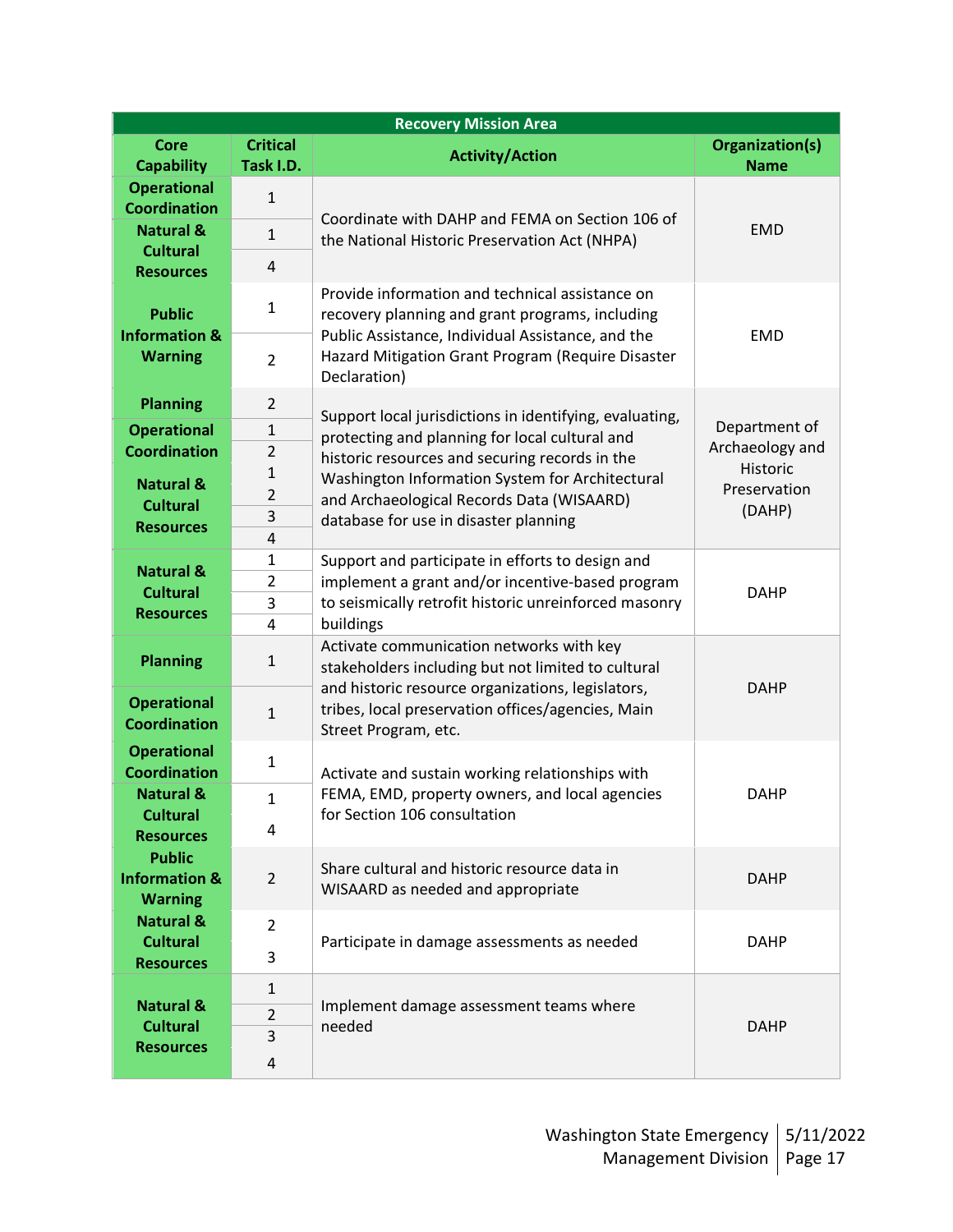| <b>Recovery Mission Area</b>              |                                |                                                                                                                                                                                            |                                     |  |
|-------------------------------------------|--------------------------------|--------------------------------------------------------------------------------------------------------------------------------------------------------------------------------------------|-------------------------------------|--|
| <b>Core</b>                               | <b>Critical</b>                | <b>Activity/Action</b>                                                                                                                                                                     | Organization(s)                     |  |
| <b>Capability</b>                         | Task I.D.                      |                                                                                                                                                                                            | <b>Name</b>                         |  |
| <b>Operational</b>                        | $\mathbf{1}$                   |                                                                                                                                                                                            |                                     |  |
| <b>Coordination</b>                       |                                |                                                                                                                                                                                            |                                     |  |
| <b>Natural &amp;</b>                      |                                | Engage with key stakeholders in mitigation work                                                                                                                                            | <b>DAHP</b>                         |  |
| <b>Cultural</b>                           | $\overline{2}$                 |                                                                                                                                                                                            |                                     |  |
| <b>Resources</b>                          |                                |                                                                                                                                                                                            |                                     |  |
| <b>Natural &amp;</b>                      | $\mathbf{1}$<br>$\overline{2}$ | In partnership with stakeholders, and within legal                                                                                                                                         |                                     |  |
| <b>Cultural</b>                           | 3                              | limitations, advocate for incentives and funding aids<br>for preservation of damaged cultural and historic                                                                                 | <b>DAHP</b>                         |  |
| <b>Resources</b>                          | 4                              | resources                                                                                                                                                                                  |                                     |  |
|                                           |                                |                                                                                                                                                                                            | <b>Washington State</b>             |  |
| <b>Operational</b><br><b>Coordination</b> | $\mathbf 1$                    | Staff Heritage Caucus to keep legislators briefed on<br>cultural emergency planning efforts                                                                                                | <b>Historical Society</b><br>(WSHS) |  |
|                                           |                                | Staff multiple governor-appointed and legislatively-                                                                                                                                       |                                     |  |
| <b>Operational</b>                        | $\mathbf{1}$                   | created heritage boards and commissions to keep                                                                                                                                            | <b>WSHS</b>                         |  |
| <b>Coordination</b>                       |                                | state leaders briefed on cultural emergency                                                                                                                                                |                                     |  |
|                                           |                                | planning efforts<br>Wrap-around heritage field services to local                                                                                                                           |                                     |  |
|                                           | $\mathbf{1}$                   | governments and community organizations in                                                                                                                                                 |                                     |  |
| <b>Natural &amp;</b>                      | $\overline{2}$                 | identifying, evaluating, protecting and planning for                                                                                                                                       |                                     |  |
| <b>Cultural</b>                           | 3                              | local material culture including objects, sites,<br>records, manuscripts, photographs, and other<br>materials illustrative of the cultural, artistic, and<br>natural history of this state | <b>WSHS</b>                         |  |
| <b>Resources</b>                          |                                |                                                                                                                                                                                            |                                     |  |
|                                           | 4                              |                                                                                                                                                                                            |                                     |  |
| <b>Natural &amp;</b>                      | $\mathbf{1}$                   | Create access to "Emergency Response and Salvage                                                                                                                                           |                                     |  |
| <b>Cultural</b>                           | $\overline{2}$                 | Wheel" for local cultural emergency responders to                                                                                                                                          | <b>WSHS</b>                         |  |
| <b>Resources</b>                          |                                | triage disaster impacts to artifacts<br>Communications support for regional networks of                                                                                                    |                                     |  |
| <b>Operational</b>                        | $\mathbf 1$                    | cultural responders such as SHERN (Seattle Heritage                                                                                                                                        | <b>WSHS</b>                         |  |
| <b>Coordination</b>                       |                                | <b>Emergency Response Network)</b>                                                                                                                                                         |                                     |  |
| <b>Public</b>                             | $\mathbf{1}$                   | Serve as communications hub for local jurisdictions                                                                                                                                        |                                     |  |
| <b>Information &amp;</b>                  |                                | and community organizations to contact cultural                                                                                                                                            | <b>WSHS</b>                         |  |
| <b>Warning</b>                            | $\overline{2}$                 | responder networks, interagency partners, and                                                                                                                                              |                                     |  |
|                                           |                                | national level heritage and museum resources                                                                                                                                               |                                     |  |
| <b>Operational</b>                        | $\mathbf 1$                    | Check-in with primary heritage organization or<br>agency at affected site via WebEx or conference line                                                                                     | <b>WSHS</b>                         |  |
| <b>Coordination</b>                       |                                | as capacity allows                                                                                                                                                                         |                                     |  |
| <b>Planning</b>                           | $\mathbf{1}$                   | Activate communication networks including but not                                                                                                                                          |                                     |  |
| <b>Operational</b>                        |                                | limited to local, regional, and national trained                                                                                                                                           | <b>WSHS</b>                         |  |
| <b>Coordination</b>                       | $\mathbf 1$                    | cultural emergency responder groups                                                                                                                                                        |                                     |  |
|                                           |                                | Review database of heritage organizations and local                                                                                                                                        |                                     |  |
| <b>Operational</b>                        | $\mathbf 1$                    | government heritage commissions, departments,                                                                                                                                              | <b>WSHS</b>                         |  |
| <b>Coordination</b>                       |                                | and programs and contact as needed for resource<br>sharing and support                                                                                                                     |                                     |  |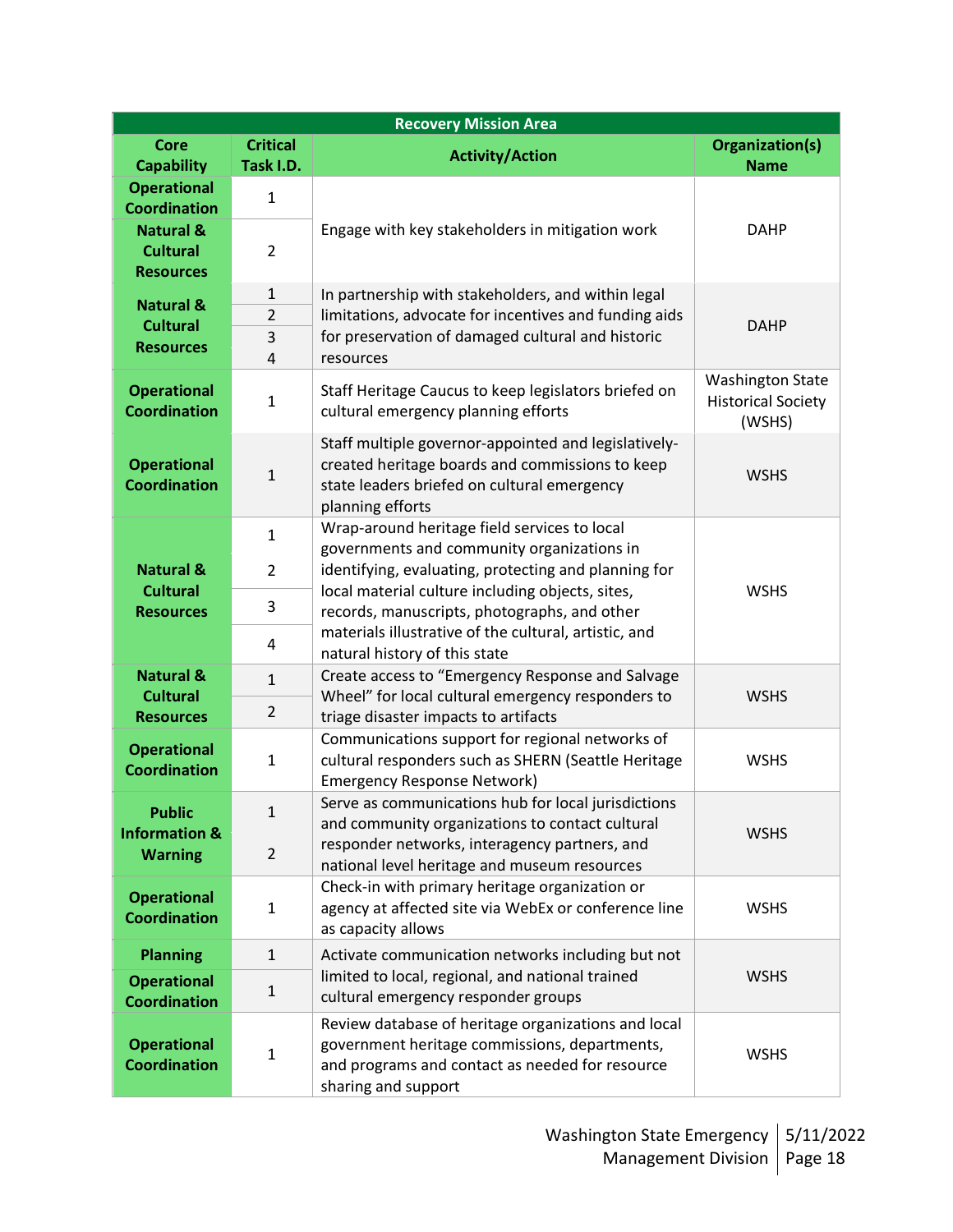| <b>Recovery Mission Area</b>                                                                     |                                                                                                   |                                                                                                                                                                                                                                                       |                         |  |
|--------------------------------------------------------------------------------------------------|---------------------------------------------------------------------------------------------------|-------------------------------------------------------------------------------------------------------------------------------------------------------------------------------------------------------------------------------------------------------|-------------------------|--|
| <b>Core</b>                                                                                      | <b>Critical</b>                                                                                   | <b>Activity/Action</b>                                                                                                                                                                                                                                | Organization(s)         |  |
| <b>Capability</b>                                                                                | Task I.D.                                                                                         |                                                                                                                                                                                                                                                       | <b>Name</b>             |  |
| <b>Operational</b><br><b>Coordination</b>                                                        | $\mathbf 1$                                                                                       | Communicate with EMD, DAHP, ArtsWA, National<br>Heritage Responders, localized trained cultural<br>emergency responders, collections managers, and<br>medium-specific conservators to ensure damage<br>assessment teams include appropriately trained | <b>WSHS</b>             |  |
| <b>Natural &amp;</b>                                                                             | $\mathbf{1}$                                                                                      | professionals for cultural materials assessment,<br>salvage, and recovery efforts to mitigate loss of<br>cultural materials within WSHS's expertise and RCW                                                                                           |                         |  |
| <b>Cultural</b><br><b>Resources</b>                                                              | $\overline{4}$                                                                                    | including "objects, sites, records, manuscripts,<br>photographs, and other materials illustrative of the<br>cultural, artistic, and natural history of this state"                                                                                    |                         |  |
| <b>Operational</b><br><b>Coordination</b>                                                        | $\mathbf{1}$                                                                                      | Initiate communications with local and statewide<br>media and heritage networks to provide<br>information for public reassurance and awareness                                                                                                        |                         |  |
| <b>Public</b>                                                                                    | $\mathbf{1}$                                                                                      | of disaster response efforts specific to cultural                                                                                                                                                                                                     | <b>WSHS</b>             |  |
| <b>Information &amp;</b><br><b>Warning</b>                                                       | $\overline{2}$                                                                                    | materials and provide information about where to<br>direct funding and volunteer assistance and<br>requests for support                                                                                                                               |                         |  |
| <b>Operational</b><br>$\mathbf 1$<br><b>Coordination</b><br>$\mathbf{1}$<br><b>Natural &amp;</b> | Onsite and remote consultation for localized salvage<br>and recovery efforts and coordination for |                                                                                                                                                                                                                                                       |                         |  |
|                                                                                                  |                                                                                                   | community-held objects, sites, records,<br>manuscripts, photographs, and other materials<br>illustrative of the cultural, artistic, and natural<br>history of this state as capacity allows                                                           | <b>WSHS</b>             |  |
| <b>Cultural</b><br><b>Resources</b>                                                              | 4                                                                                                 |                                                                                                                                                                                                                                                       |                         |  |
| <b>Natural &amp;</b>                                                                             | $\mathbf{1}$                                                                                      | Provide appropriate onsite recovery tools and                                                                                                                                                                                                         |                         |  |
| <b>Cultural</b>                                                                                  | $\overline{2}$                                                                                    | resources within agency's capacity according to                                                                                                                                                                                                       | <b>WSHS</b>             |  |
| <b>Resources</b>                                                                                 | 4                                                                                                 | medium types of affected objects, sites, records,<br>manuscripts, photographs, and other materials                                                                                                                                                    |                         |  |
| <b>Natural &amp;</b>                                                                             | $\mathbf 1$                                                                                       |                                                                                                                                                                                                                                                       |                         |  |
| <b>Cultural</b>                                                                                  | $\overline{2}$                                                                                    | WSHS staff assistance with physical recovery efforts                                                                                                                                                                                                  | <b>WSHS</b>             |  |
| <b>Resources</b>                                                                                 | 4                                                                                                 | as capacity allows at time of disaster                                                                                                                                                                                                                |                         |  |
| <b>Operational</b><br><b>Coordination</b>                                                        | $\mathbf{1}$                                                                                      | For WSHS grantees, amend contracts to provide                                                                                                                                                                                                         | <b>WSHS</b>             |  |
| <b>Natural &amp;</b><br><b>Cultural</b><br><b>Resources</b>                                      | $\overline{2}$                                                                                    | mitigation within allowable scope of work changes                                                                                                                                                                                                     |                         |  |
| <b>Operational</b><br><b>Coordination</b>                                                        | $\mathbf{1}$                                                                                      | Seek direct appropriations on behalf of<br>organizations and communities with heritage needs<br>for disaster recovery outside WSHS grant programs<br>as appropriate to time and the situation                                                         | <b>WSHS</b>             |  |
| <b>Natural &amp;</b>                                                                             | $\mathbf{1}$                                                                                      | Support records recovery in cases where                                                                                                                                                                                                               | <b>Washington State</b> |  |
| <b>Cultural</b><br><b>Resources</b>                                                              | $\overline{2}$                                                                                    | government archival/historically significant records<br>are at risk                                                                                                                                                                                   | Archives                |  |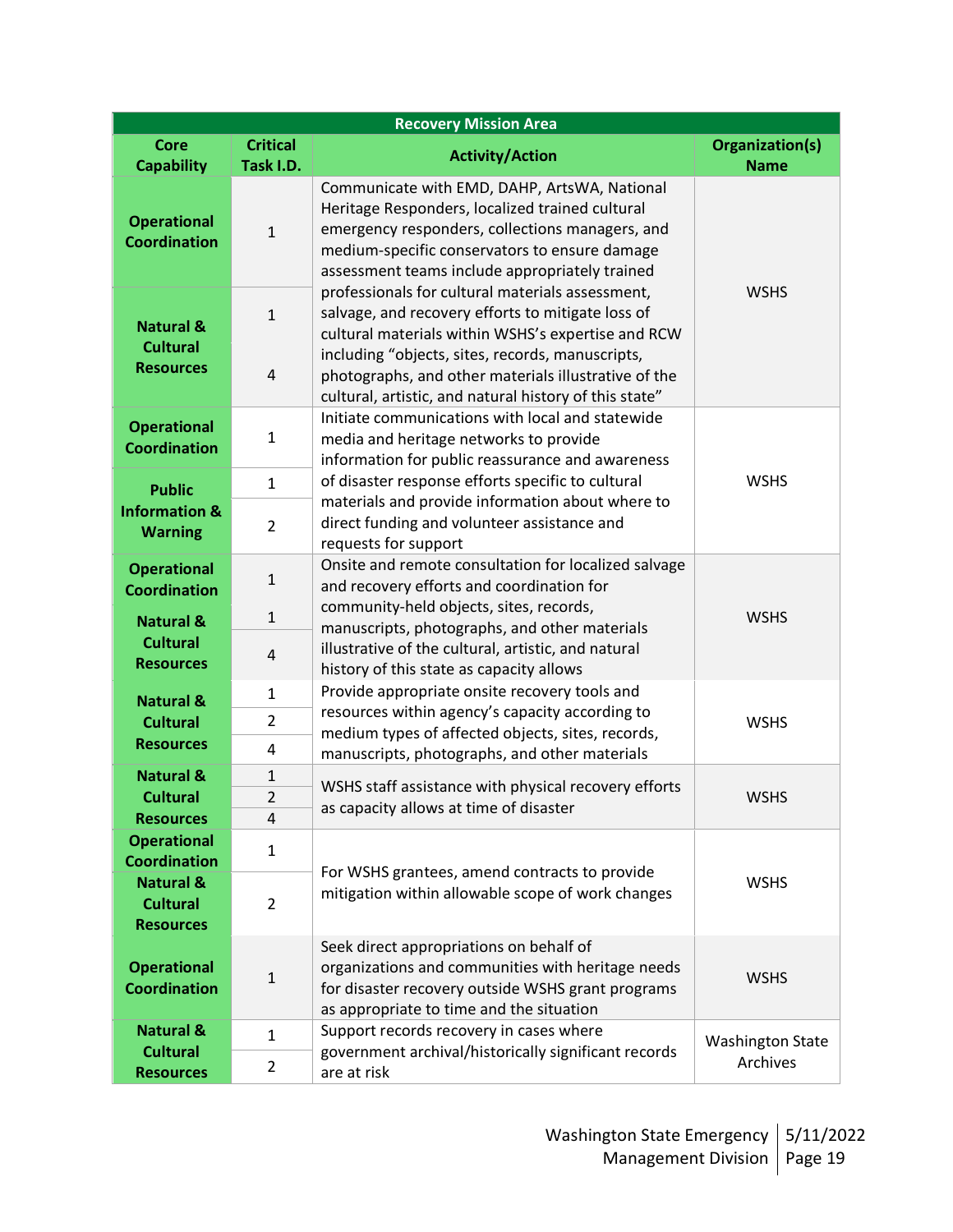| <b>Recovery Mission Area</b>                                |                              |                                                                                                                                                               |                                          |  |
|-------------------------------------------------------------|------------------------------|---------------------------------------------------------------------------------------------------------------------------------------------------------------|------------------------------------------|--|
| <b>Core</b><br><b>Capability</b>                            | <b>Critical</b><br>Task I.D. | <b>Activity/Action</b>                                                                                                                                        | <b>Organization(s)</b><br><b>Name</b>    |  |
| <b>Natural &amp;</b>                                        | $\mathbf{1}$                 | Depending on damages and available resources,<br>offer assistance through Consultation calls - This<br>includes preservation instructions, referrals to       | <b>Washington State</b><br>Archives      |  |
| <b>Cultural</b><br><b>Resources</b>                         | $\overline{4}$               | various records recovery companies, local<br>government organizations and cultural repositories<br>in the area of the disaster that may be willing to<br>help |                                          |  |
| <b>Natural &amp;</b><br><b>Cultural</b>                     | $\mathbf{1}$                 | Depending on damages and available resources,<br>offer assistance through On-Site Visits/Consultation                                                         | <b>Washington State</b>                  |  |
| <b>Resources</b>                                            | 3<br>4                       | - This includes Archives staff coming to the location<br>of the disaster and giving advice on recovery actions                                                | Archives                                 |  |
|                                                             | $\mathbf{1}$                 | Depending on damages and available resources,                                                                                                                 |                                          |  |
| <b>Natural &amp;</b>                                        | $\overline{2}$               | offer assistance through On-Site Recovery - This                                                                                                              |                                          |  |
| <b>Cultural</b>                                             | 3                            | includes Archives staff coming to the disaster and                                                                                                            | <b>Washington State</b>                  |  |
| <b>Resources</b>                                            | 4                            | physically helping with records recovery efforts, as<br>well as potentially bringing preservation tools and<br>resources                                      | Archives                                 |  |
| <b>Operational</b><br><b>Coordination</b>                   | 1                            | Provide information to responders regarding known                                                                                                             | <b>Washington State</b><br>Parks and     |  |
| <b>Natural &amp;</b><br><b>Cultural</b><br><b>Resources</b> | $\mathbf{1}$                 | cultural resources (location, type, etc.) within State<br>Park boundaries                                                                                     | Recreation<br>Commission<br>(PARKS)      |  |
| <b>Natural &amp;</b>                                        | $\mathbf{1}$                 |                                                                                                                                                               |                                          |  |
| <b>Cultural</b>                                             | $\overline{2}$               | Conduct, or assist with, damage assessment for<br>cultural resources within State Park boundaries                                                             | <b>PARKS</b>                             |  |
| <b>Resources</b>                                            | 3                            |                                                                                                                                                               |                                          |  |
| <b>Natural &amp;</b><br><b>Cultural</b>                     | $\mathbf{1}$                 | Provide stabilization recommendations for affected                                                                                                            | <b>PARKS</b>                             |  |
| <b>Resources</b>                                            | $\overline{2}$               | cultural resources within State Park boundaries                                                                                                               |                                          |  |
| <b>Natural &amp;</b>                                        | 1                            |                                                                                                                                                               |                                          |  |
| <b>Cultural</b>                                             | $\overline{2}$               | Provide technical assistance for recovery efforts<br>within State Park boundaries                                                                             | <b>PARKS</b>                             |  |
| <b>Resources</b>                                            | 4                            |                                                                                                                                                               |                                          |  |
| <b>Operational</b><br><b>Coordination</b>                   | $\mathbf{1}$                 | Provide information to responders regarding known                                                                                                             | <b>Washington State</b><br>Department of |  |
| <b>Natural &amp;</b><br><b>Cultural</b><br><b>Resources</b> | $\mathbf{1}$                 | cultural resources (location, type, etc.) within DNR-<br>managed lands                                                                                        | <b>Natural Resources</b><br>(DNR)        |  |
| <b>Natural &amp;</b>                                        | 1                            |                                                                                                                                                               |                                          |  |
| <b>Cultural</b>                                             | $\overline{2}$               | Conduct, or assist with, damage assessment for<br>cultural resources within DNR-managed lands                                                                 | <b>DNR</b>                               |  |
| <b>Resources</b>                                            | 3                            |                                                                                                                                                               |                                          |  |
| <b>Natural &amp;</b><br><b>Cultural</b>                     | $\mathbf{1}$                 | Provide stabilization recommendations for affected                                                                                                            | <b>DNR</b>                               |  |
| <b>Resources</b>                                            | $\overline{2}$               | cultural resources within DNR-managed lands                                                                                                                   |                                          |  |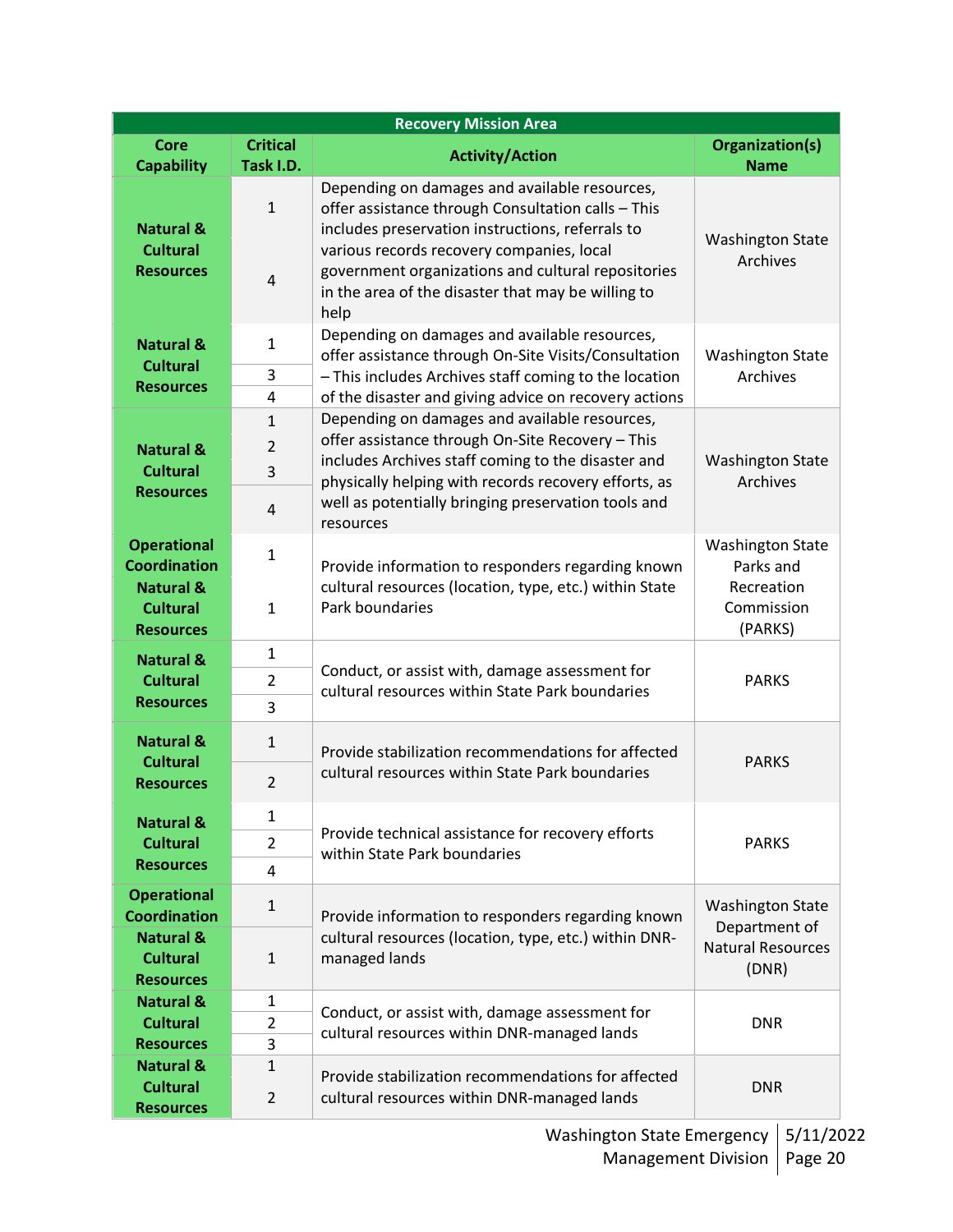| <b>Recovery Mission Area</b>                                |                                                                                     |                                                                                                                                                                               |                                                           |  |
|-------------------------------------------------------------|-------------------------------------------------------------------------------------|-------------------------------------------------------------------------------------------------------------------------------------------------------------------------------|-----------------------------------------------------------|--|
| <b>Core</b>                                                 | <b>Critical</b>                                                                     | <b>Activity/Action</b>                                                                                                                                                        | Organization(s)                                           |  |
| <b>Capability</b>                                           | Task I.D.                                                                           |                                                                                                                                                                               | <b>Name</b>                                               |  |
| <b>Natural &amp;</b>                                        | $\mathbf{1}$                                                                        |                                                                                                                                                                               |                                                           |  |
| <b>Cultural</b>                                             | $\overline{2}$                                                                      | Provide technical assistance for recovery efforts                                                                                                                             | <b>DNR</b>                                                |  |
| <b>Resources</b>                                            | 4                                                                                   | within DNR-managed lands                                                                                                                                                      |                                                           |  |
|                                                             |                                                                                     |                                                                                                                                                                               |                                                           |  |
| <b>Operational</b><br><b>Coordination</b>                   | $\mathbf 1$                                                                         | Provide information to responders regarding known<br>cultural resources (location, type, etc.) on funded                                                                      | <b>Washington State</b><br>Department of<br>Health (DOH)  |  |
| <b>Natural &amp;</b><br><b>Cultural</b><br><b>Resources</b> | $\mathbf{1}$                                                                        | infrastructure projects                                                                                                                                                       | <b>Washington State</b><br>Department of<br>Ecology (ECY) |  |
| <b>Natural &amp;</b>                                        | $\mathbf{1}$                                                                        | Assist with any necessary damage assessment for                                                                                                                               | <b>DOH</b>                                                |  |
| <b>Cultural</b>                                             | $\overline{2}$                                                                      | identified cultural resources on funded                                                                                                                                       |                                                           |  |
| <b>Resources</b>                                            | 3                                                                                   | infrastructure projects                                                                                                                                                       | <b>ECY</b>                                                |  |
| <b>Natural &amp;</b><br><b>Cultural</b>                     | $\mathbf{1}$                                                                        | Participate and support mitigation<br>recommendations for affected cultural resources on                                                                                      | <b>DOH</b>                                                |  |
| <b>Resources</b>                                            | $\overline{2}$                                                                      | funded infrastructure projects                                                                                                                                                | <b>ECY</b>                                                |  |
| <b>Natural &amp;</b>                                        | 1                                                                                   |                                                                                                                                                                               | <b>DOH</b>                                                |  |
| <b>Cultural</b>                                             | $\overline{2}$                                                                      | Provide technical assistance for recovery efforts on                                                                                                                          |                                                           |  |
| <b>Resources</b>                                            | 4                                                                                   | funded infrastructure projects                                                                                                                                                | <b>ECY</b>                                                |  |
| <b>Operational</b><br><b>Coordination</b>                   | $\mathbf{1}$                                                                        | For state-owned artworks in the State Art Collection<br>(under ArtsWA stewardship): Provide information to<br>responders regarding State Art Collection artworks              | <b>Washington State</b><br><b>Arts Commission</b>         |  |
| <b>Natural &amp;</b><br><b>Cultural</b><br><b>Resources</b> | $\mathbf{1}$                                                                        | (location, type, etc.) at affected institutions (K-12<br>public schools, colleges, universities, and state<br>agencies)                                                       | (ArtsWA)                                                  |  |
| <b>Natural &amp;</b>                                        | $\mathbf{1}$                                                                        | For state-owned artworks in the State Art Collection                                                                                                                          |                                                           |  |
| <b>Cultural</b>                                             | $\overline{2}$                                                                      | (under ArtsWA stewardship): Conduct, or assist                                                                                                                                | ArtsWA                                                    |  |
| <b>Resources</b>                                            | 3                                                                                   | with, damage assessment for State Art Collection<br>artworks                                                                                                                  |                                                           |  |
| <b>Natural &amp;</b><br><b>Cultural</b>                     | $\mathbf{1}$                                                                        | For state-owned artworks in the State Art Collection<br>(under ArtsWA stewardship): In collaboration with                                                                     | ArtsWA                                                    |  |
| <b>Resources</b>                                            | affected institutions, stabilize State Art Collection<br>$\overline{2}$<br>artworks |                                                                                                                                                                               |                                                           |  |
| <b>Operational</b><br><b>Coordination</b>                   | $\overline{2}$                                                                      | For state-owned artworks in the State Art Collection<br>(under ArtsWA stewardship): Determine<br>conservation priorities for affected State Art<br><b>Collection artworks</b> | ArtsWA                                                    |  |
| <b>Operational</b>                                          | $\mathbf{1}$                                                                        |                                                                                                                                                                               |                                                           |  |
| <b>Coordination</b>                                         | $\overline{2}$                                                                      | For state-owned artworks in the State Art Collection                                                                                                                          |                                                           |  |
| <b>Natural &amp;</b>                                        | $\mathbf{1}$                                                                        | (under ArtsWA stewardship): Lead conservation                                                                                                                                 | ArtsWA                                                    |  |
| <b>Cultural</b>                                             | $\overline{2}$                                                                      | efforts for prioritized State Art Collection artworks                                                                                                                         |                                                           |  |
| <b>Resources</b>                                            | 4                                                                                   |                                                                                                                                                                               |                                                           |  |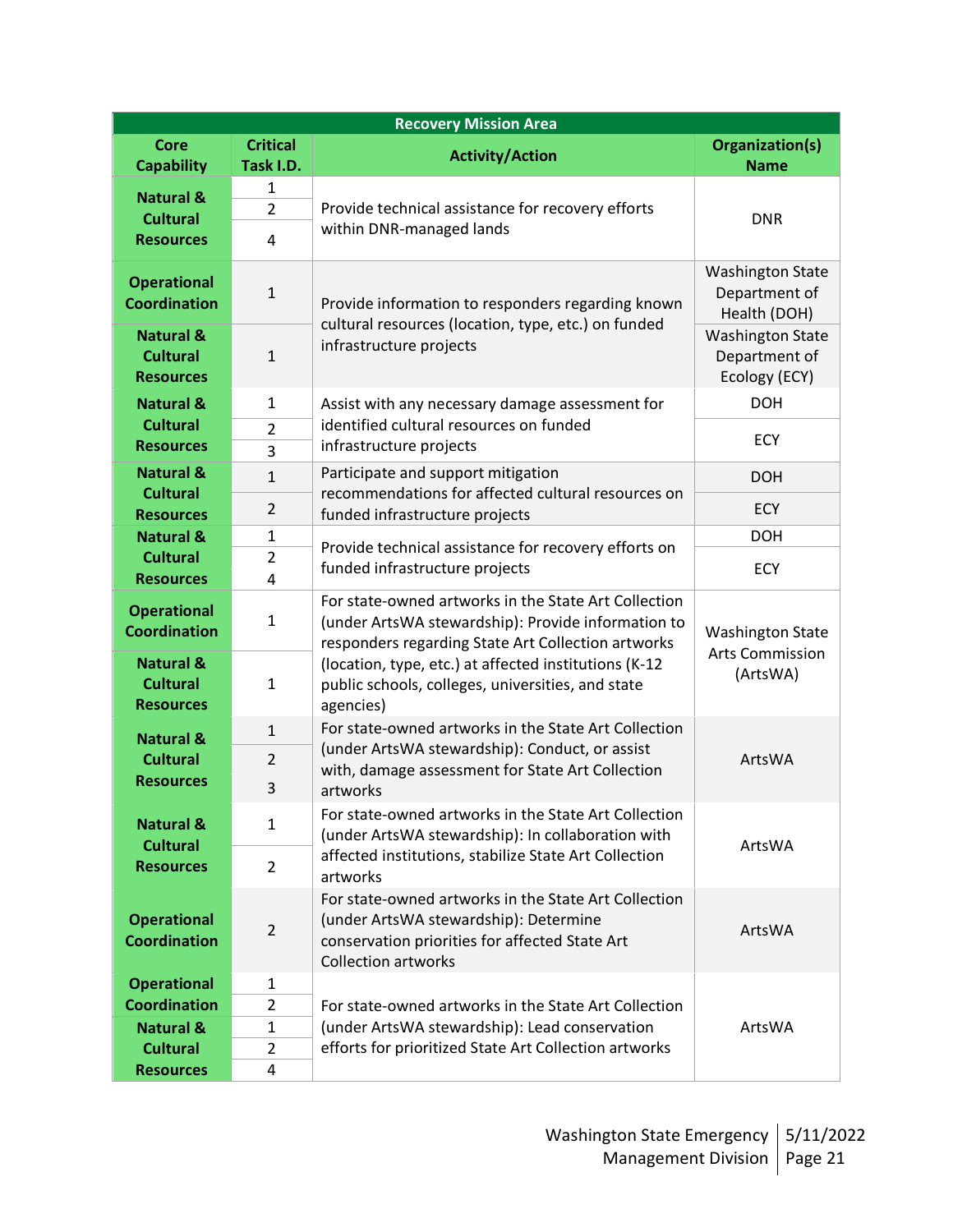| <b>Recovery Mission Area</b>                                |                              |                                                                                                           |                                |  |
|-------------------------------------------------------------|------------------------------|-----------------------------------------------------------------------------------------------------------|--------------------------------|--|
| Core<br><b>Capability</b>                                   | <b>Critical</b><br>Task I.D. | <b>Activity/Action</b>                                                                                    | Organization(s)<br><b>Name</b> |  |
| <b>Natural &amp;</b><br><b>Cultural</b>                     | $\mathbf{1}$                 | For third parties, such as cultural institutions and<br>local governments: Consultation Calls - This      | ArtsWA                         |  |
| <b>Resources</b>                                            | 4                            | includes artwork conservation and appraisal<br>referrals in the area of the disaster                      |                                |  |
| <b>Natural &amp;</b><br><b>Cultural</b><br><b>Resources</b> | 1                            | For third parties, such as cultural institutions and                                                      | ArtsWA                         |  |
|                                                             | 3                            | local governments: On Site Visits/Consultation -<br>This includes ArtsWA staff coming to the location of  |                                |  |
|                                                             | 4                            | the disaster and giving advice on artwork recovery<br>actions                                             |                                |  |
|                                                             | $\mathbf{1}$                 | For third parties, such as cultural institutions and                                                      |                                |  |
| <b>Natural &amp;</b><br><b>Cultural</b><br><b>Resources</b> | $\overline{2}$               | local governments: On Site Recovery - This includes<br>ArtsWA staff coming to the disaster and physically |                                |  |
|                                                             | 3                            | helping with artwork recovery efforts, as well as<br>potentially bringing preservation tools and          | ArtsWA                         |  |
|                                                             | 4                            | resources                                                                                                 |                                |  |

## **Resource Requirements**

## **Micro-level**

The CHR RSF needs to maintain communication with response decisions and activities occurring in the SEOC. Therefore, at a minimum, the ESF-14 recovery coordinator must be located in the SEOC in order to coordinate artistic, cultural, and historic resource recovery information to the primary entities of the RSF. Depending on the disaster, the RSF may require a physical space on the SEOC floor to conduct recovery activities under the Recovery Branch structure. This space includes relevant office resources, information/communication technologies (including access to WebEOC) and supporting personnel resources. As the response activities diminish in the SEOC, an alternate location may be chosen to conduct long-term recovery actions such as the JFO. RSF needs include access to basic office resources (computer, monitor, printer, notepad, pens/pencils, etc.) and an available conference room and a conference call line to hold meetings. The RSF will work within the Operations Section to request support from the Logistics Section in the SEOC or JFO structures.

For CHR RSF participating entities using the WISAARD database, archaeological site data access is restricted to approved and qualified individuals. DAHP may need to grant access to additional approved and qualified individuals during the disaster.

#### **Recommended Training**

- ICS 100, 200, 700, 800 *(required for all SEOC personnel)*
- IS 701.a NIMS Multiagency Coordination System (MACS)
- IS-800.b National Response Framework An Introduction
- IS-2900 National Disaster Recovery Framework (NDRF) Overview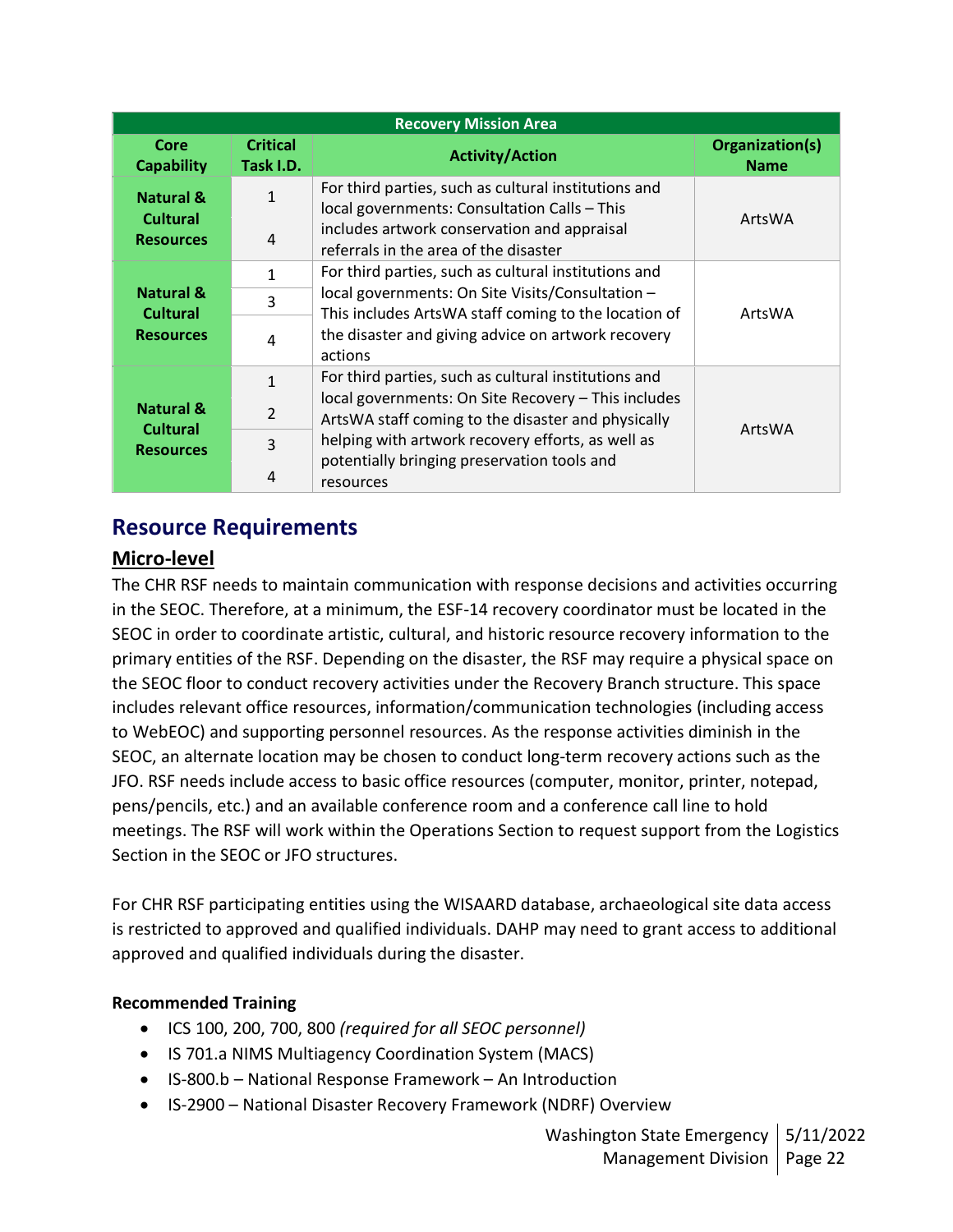#### **Macro-level**

The CHR RSF needs to maintain communication with artistic, cultural, and historic resources stakeholders statewide. This includes communication and information sharing agreements with federal, state and local CHR RSF (or equivalent function), cultural organizations, regional cultural emergency response networks, regional cultural consortiums, local Main Street, Downtown Association, tribes and other groups.

## **References and Supporting Guidance**

#### **American Planning Association PAS Report 576, Planning for Post-Disaster Recovery: Next Generation**

*This is a resource outlining key recovery concepts and guides recovery planning at the state and local level.*

#### **Community & Regional Resilience Institute – Community Resilience System**

*The Community Resilience System (CRS) brings together the resources, tools, and processes needed to improve community resilience. [http://www.resilientus.org/recent-work/community](http://www.resilientus.org/recent-work/community-resilience-system/)[resilience-system/](http://www.resilientus.org/recent-work/community-resilience-system/)* 

#### **FEMA National Disaster Recovery Framework (NDRF)**

*Provides a framework for how the federal government organizes for recovery and introduces recovery concepts, including recovery support functions.*

#### **FEMA National Response Framework (NRF)**

*Contains guiding principles for domestic response partners to prepare for and provide a unified response to disasters and emergencies.*

#### **Washington Restoration Framework (WRF)**

*This RSF is a functional recovery operational plan supporting the WRF. The WRF is an interagency plan that provides direction across all organizations within state government concerned with the Recovery Mission Area, including the Economic Recovery Core Capability. The WRF can be activated at distinct levels to mobilize resources in support of local or regional disasters or can be activated fully in support of catastrophic incidents.*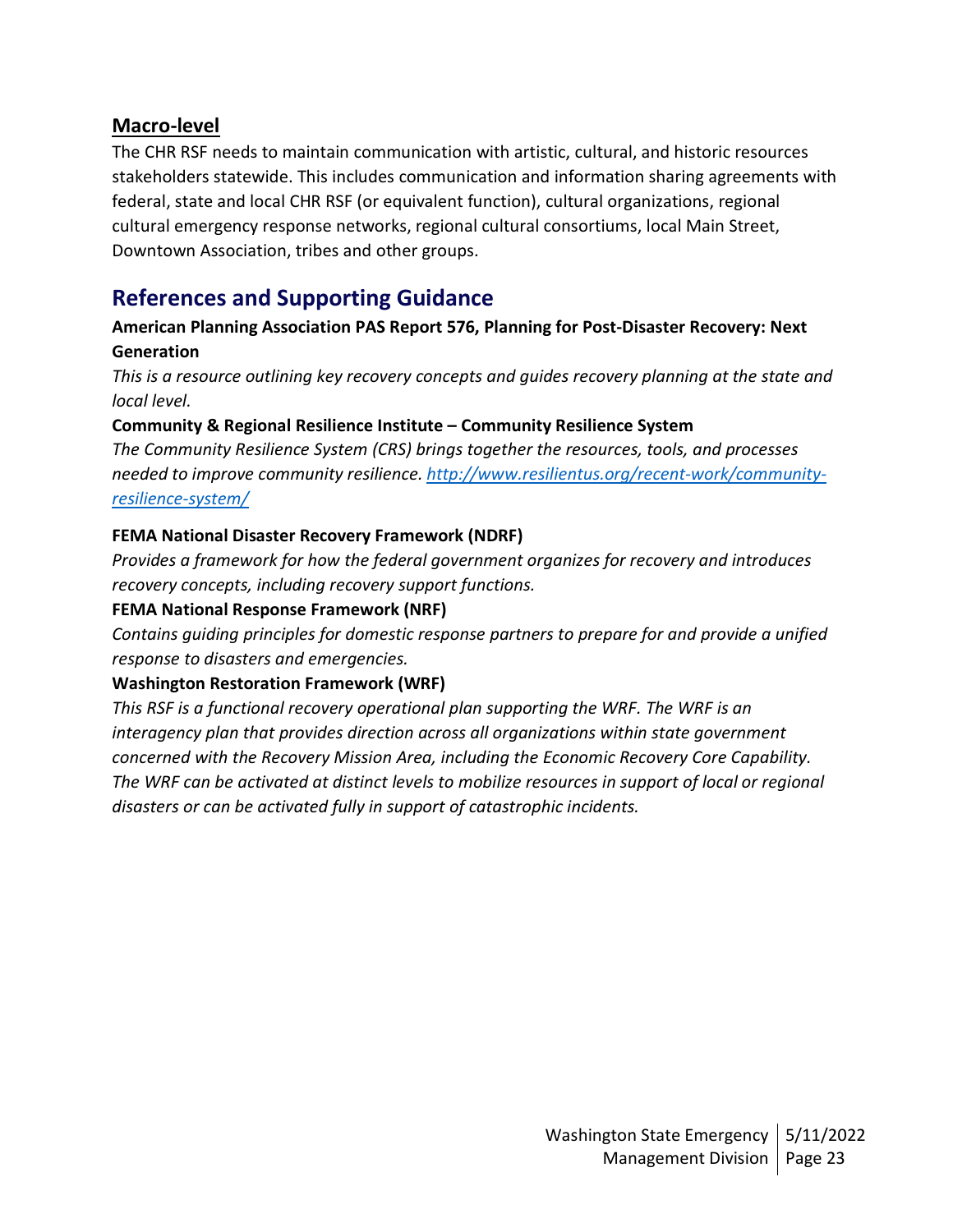

## **Recovery Support Function**

## **Attachment – Cultural and Historic Resources RSF**

## **Coordinating, Primary, and Supporting Agencies Program Matrices**

**Below is a list of state, federal, and other governmental and non-governmental entity programs supporting artistic, cultural, and historic resources following a disaster. The list of programs is not exhaustive and the availability of funding, the program eligibilities and stipulations, the program actions and the contact information are subject to change. The information listed below is reviewed on a regular basis with each entity to check for inaccuracies. Additional entities may be added to this resources section during regular document updates or as needed in a disaster.**

## **Washington Military Department Emergency Management Division (EMD)**

#### *Summary of Activities*

The Washington Emergency Management Division is responsible for the overall coordination of disaster response and recovery activities in Washington State. EMD manages federal recovery programs through FEMA such as Individual Assistance and Public Assistance, as well as the Hazard Mitigation Assistance programs, Hazard Mitigation Grant Program, Pre-Disaster Mitigation, and Flood Mitigation Assistance. EMD also operates the SEOC and therefore works closely with responders and with local organizations to transition from response to recovery.

*Points of Contact* Stacey McClain, Mitigation & Recovery Section Manager [Stacey.McClain@mil.wa.gov;](mailto:Stacey.McClain@mil.wa.gov) (253) 312-8291

Travis Linares-Hengen, Human Services Program Supervisor [Travis.Linares-hengen@mil.wa.gov;](mailto:Travis.Linares-hengen@mil.wa.gov) (253) 512-7028

Quinn Butler, Recovery Planning Program Manager [Quinn.Butler@mil.wa.gov;](mailto:Quinn.Butler@mil.wa.gov) (253) 512-7459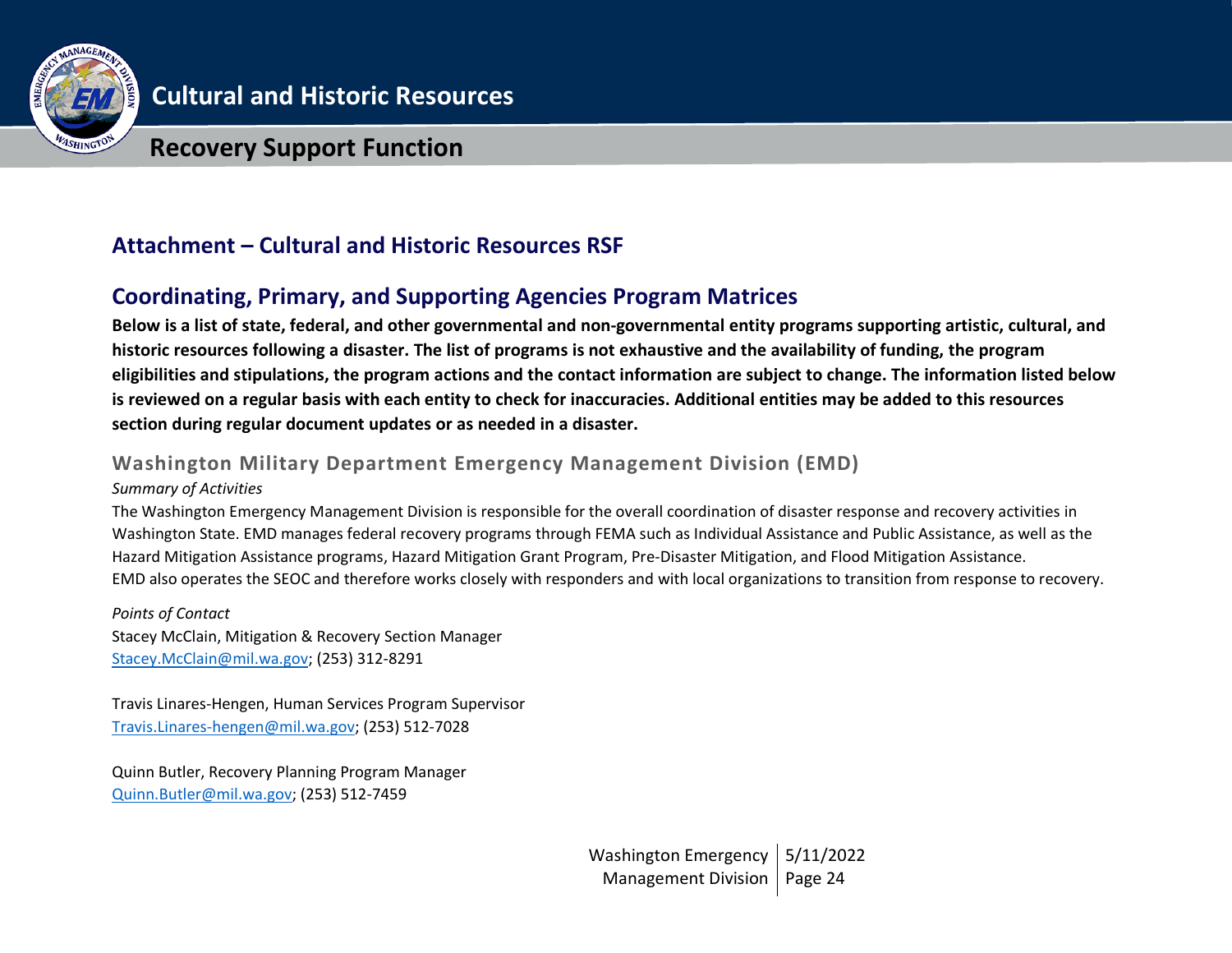| <b>EMD Program</b>       | <b>Eligibility/Stipulations</b> | <b>Action</b>                                             | <b>Contact Information</b>       |
|--------------------------|---------------------------------|-----------------------------------------------------------|----------------------------------|
| <b>Small Business</b>    | Credit requirements; requires   | Upon reaching damage thresholds, which are based on       | Travis Linares-Hengen            |
| Administration           | an SBA disaster declaration.    | uninsured damage to homes and businesses, the SBA         | (253) 512-7028                   |
| (SBA) Disaster           |                                 | can provide low-interest loans for home and business      | Travis.Linares-                  |
| Loans                    |                                 | continuity and recovery.                                  | hengen@mil.wa.gov                |
|                          |                                 |                                                           |                                  |
|                          |                                 |                                                           | https://mil.wa.gov/for-          |
|                          |                                 |                                                           | individuals-households-          |
|                          |                                 |                                                           | businesses                       |
| <b>Disaster Recovery</b> | None                            | <b>Emergency Management Division staff will support</b>   | Travis Linares-Hengen            |
| Technical                |                                 | local jurisdictions in developing disaster recovery plans | (253) 512-7028                   |
| Assistance               |                                 | both pre-and-post disaster, as well as with organizing    | Travis.Linares-                  |
|                          |                                 | Community Organizations Active in Disasters (COADs)       | hengen@mil.wa.gov                |
|                          |                                 | and local volunteer management training.                  |                                  |
| <b>Fire Management</b>   | Requires a Federal Fire         | Provides financial assistance to state, local, and        | Chris Polit                      |
| Assistance Grant         | <b>Management Assistance</b>    | federally recognized tribal governments for the           | <b>FMAG Program Supervisor</b>   |
| Program (FMAG)           | declaration.                    | mitigation, management, and control of fires on           | (253) 512-7403                   |
|                          | Cost share 75 percent Federal   | publicly or privately-owned forests or grasslands. State  | Chris.Polit@mil.wa.gov           |
|                          | and 25 percent Applicant.       | must demonstrate that total eligible costs for the        |                                  |
|                          |                                 | declared fire meet or exceed either the individual fire   |                                  |
|                          |                                 | cost threshold, or the cumulative fire cost threshold.    |                                  |
|                          |                                 | Note: Eligible costs include temporary repair of          |                                  |
|                          |                                 | damage caused by firefighting activities, among others.   |                                  |
|                          |                                 | Ineligible costs include recovery and mitigation of       |                                  |
|                          |                                 | possible future damage related to the burn area of the    |                                  |
|                          |                                 | declared fire.                                            |                                  |
| <b>Public Assistance</b> | Requires a Federal Disaster     | After a natural or man-made event that causes             | <b>Gary Urbas</b>                |
| (PA) Grant               | <b>Declaration for Public</b>   | extensive damage, FEMA coordinates with the state to      | <b>Deputy State Coordinating</b> |
| Program                  | Assistance.                     | implement the Public Assistance (PA) Grant Program.       | Officer                          |
|                          |                                 |                                                           | <b>Public Assistance Program</b> |
|                          | PA programs activated vary      | Through the PA Program, FEMA provides supplemental        | Manager                          |
|                          | based on the needs determined   | Federal disaster grant assistance for debris removal,     | (253) 512-7402                   |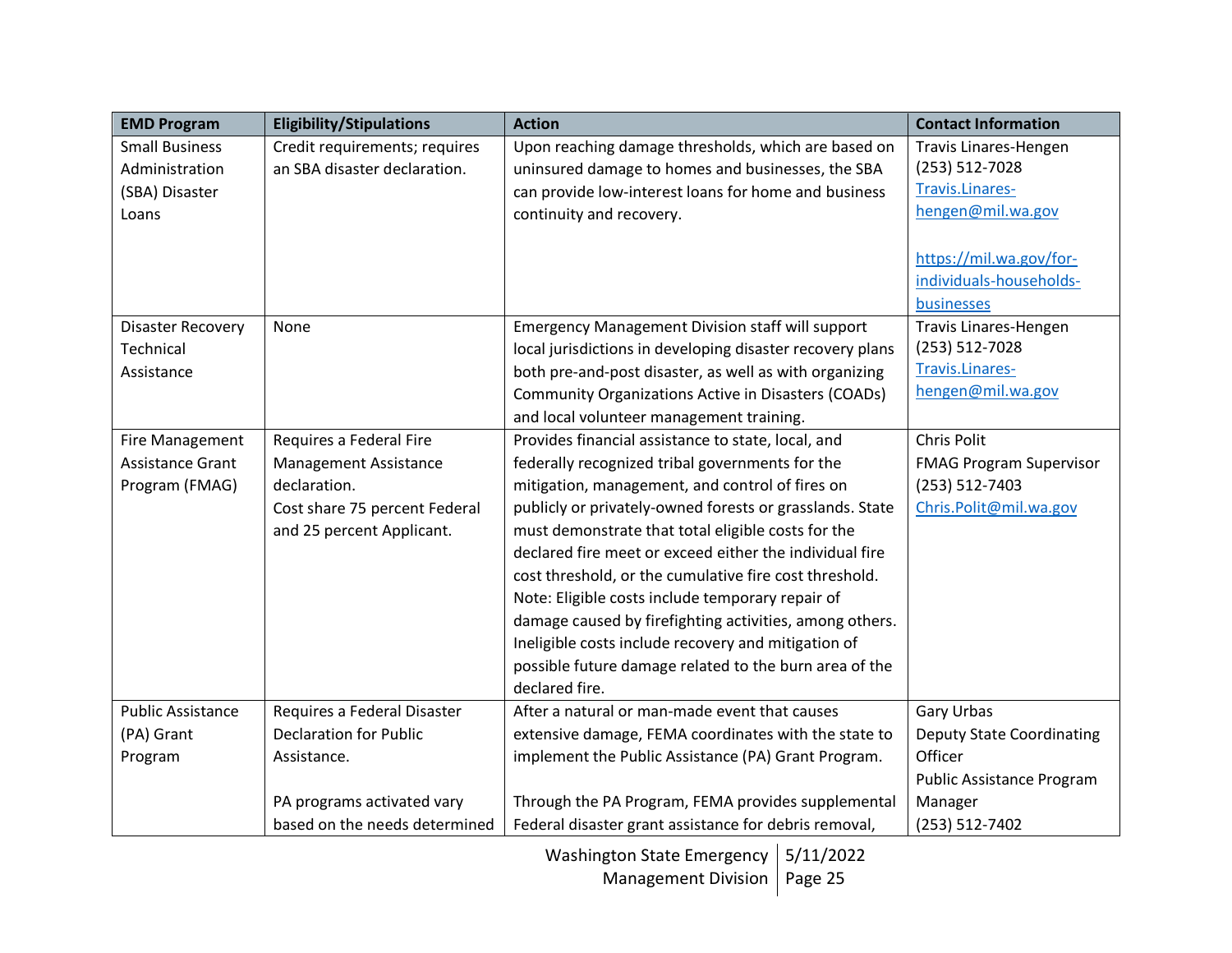| <b>EMD Program</b>       | <b>Eligibility/Stipulations</b> | <b>Action</b>                                            | <b>Contact Information</b>     |
|--------------------------|---------------------------------|----------------------------------------------------------|--------------------------------|
|                          | by the Preliminary Damage       | emergency protective measures, and the repair,           | Gary.urbas@mil.wa.gov          |
|                          | Assessment.                     | replacement or restoration of disaster-damaged,          |                                |
|                          |                                 | publicly owned facilities and the facilities of certain  | Link to the PA Program         |
|                          |                                 | Private Non-Profit (PNP) organizations. The Public       | overview                       |
|                          |                                 | Assistance Program also encourages protection of         |                                |
|                          |                                 | these damaged facilities from future events by           |                                |
|                          |                                 | providing assistance for hazard mitigation measures      |                                |
|                          |                                 | during the recovery process.                             |                                |
|                          |                                 |                                                          |                                |
|                          |                                 | The Federal share of assistance is not less than 75      |                                |
|                          |                                 | percent of the eligible cost for emergency measures      |                                |
|                          |                                 | and permanent restoration. The grantee (usually the      |                                |
|                          |                                 | state) determines how the non-federal share (up to 25    |                                |
|                          |                                 | percent) is split with the subgrantees (eligible         |                                |
|                          |                                 | applicants).                                             |                                |
| <b>Hazard Mitigation</b> | Presidential Declaration of     | Hazard Mitigation Assistance Grants are provided to      | <b>Tim Cook</b>                |
| Assistance (HMA)         | Major Disaster required.        | Washington State jurisdictions, tribal governments,      | <b>State Hazard Mitigation</b> |
|                          |                                 | non-profits and other state agencies to reduce the       | Officer                        |
|                          |                                 | effects of natural hazards and mitigate vulnerability to | (253) 512-7072                 |
|                          |                                 | future disaster damage.                                  | Tim.cook@mil.wa.gov            |

## **Washington State Historical Society (WSHS)**

### *Summary of Activities*

The Washington State Historical Society is recognized in statute (RCW 27.34) as the primary agency of the state of Washington with enumerated powers to support the "objects, sites, records, manuscripts, photographs, and other materials illustrative of the cultural, artistic, and natural history of this state." They do this through maintaining the state history museum and its collections, and through the education and support of heritage organizations throughout the state. They maintain relationships with response agencies such as the State Military Department Emergency Management Division, Department of Archaeology and Historic Preservation, the Arts Commission (ArtsWA), the Northwest Museum of Arts and Culture, the Burke Museum of Natural History and Culture, the Secretary of State's Office (Archives and Library divisions), and the University of Washington (Special Collections Preservation Office), and the Washington Museum Association (WaMA). They also maintain relationships with local heritage organizations, consortiums, and cultural emergency responder networks, as well as national level cultural

> Washington State Emergency | 5/11/2022 Management Division | Page 26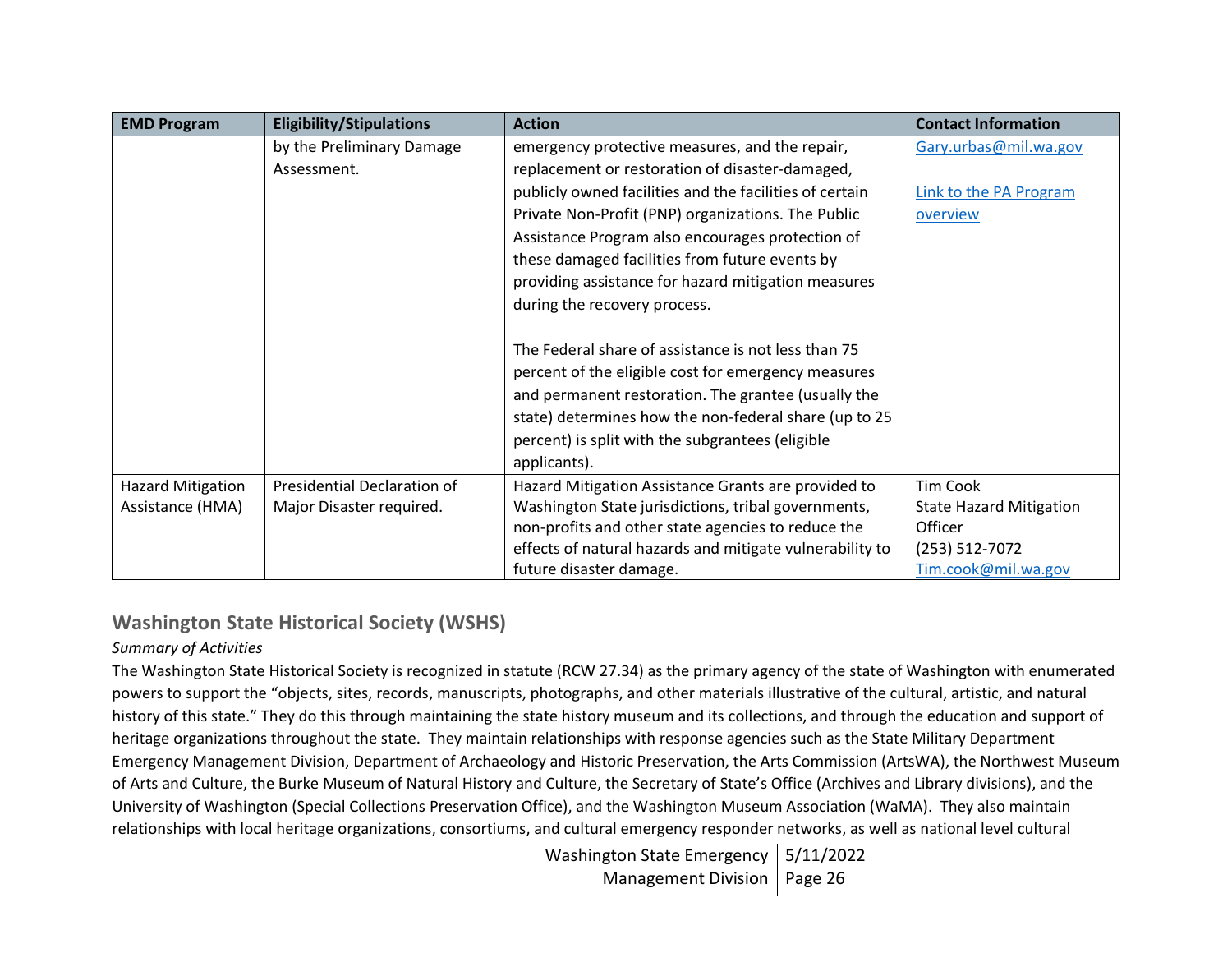emergency response networks such as National Heritage Responders, and federal agencies such as the Institute of Museum and Library Services and the National Endowment for the Humanities. They maintain and track heritage organizations within Washington and provide training and support for the activities of these organizations including cultural emergency preparedness and response.

#### *Point of Contact*

Lissa Kramer, Heritage Capital Project Manager [Lissa.kramer@wshw.wa.gov;](mailto:Lissa.kramer@wshw.wa.gov) (253) 798-5909

| <b>WSHS Program</b>         | <b>Eligibility/Stipulations</b> | <b>Action</b>                  | <b>Contact Information</b>               |
|-----------------------------|---------------------------------|--------------------------------|------------------------------------------|
| Cultural                    | Washington heritage             | Interagency and statewide      | (WSHS) Jennifer Kilmer                   |
| Emergency                   | nonprofits; either local        | partner planning efforts to    | Jennifer.Kilmer@wshs.wa.gov              |
| Preparedness                | government or nonprofit         | support statewide disaster     | (253) 798-5900                           |
| and Response                | history museums; cultural       | preparedness for material      | (WSHS) Lissa Kramer                      |
| Planning                    | material repositories of        | culture.                       | Lissa.Kramer@wshs.wa.gov                 |
|                             | nongovernmental records and     | Technical support and          | (253) 798-5909                           |
|                             | objects                         | advisement for preparing       | (WaMA) Freya Liggett                     |
|                             |                                 | Pocket Response Plans and      | contact@washingtonmuseumassociation.org  |
|                             |                                 | training cultural emergency    |                                          |
|                             |                                 | responders.                    |                                          |
|                             |                                 | Develop inventory of heritage  |                                          |
|                             |                                 | organizations and cultural     |                                          |
|                             |                                 | materials repositories         |                                          |
|                             |                                 | statewide.                     |                                          |
|                             |                                 | Connect cultural organizations |                                          |
|                             |                                 | with appropriate cultural      |                                          |
|                             |                                 | responders and networks for    |                                          |
|                             |                                 | technical advisement for       |                                          |
|                             |                                 | cultural emergency response.   |                                          |
| Preservation                | Tribal governments,             | Preservation advisement for    | (WSHS) Lynette Miller                    |
| <b>Technical Assistance</b> | nonprofits, local governments,  | stabilization and ongoing care | (objects, archives, special collections) |
|                             | public development              | regarding "objects, sites,     | Lynette.Miller@wshs.wa.gov               |
|                             | authorities, and individuals    | records, manuscripts,          | (253) 798-5925                           |
|                             |                                 | photographs, and other         | (WSHS) Nancy Jackson                     |
|                             |                                 | materials illustrative of the  | (objects)                                |

Washington State Emergency | 5/11/2022 Management Division | Page 27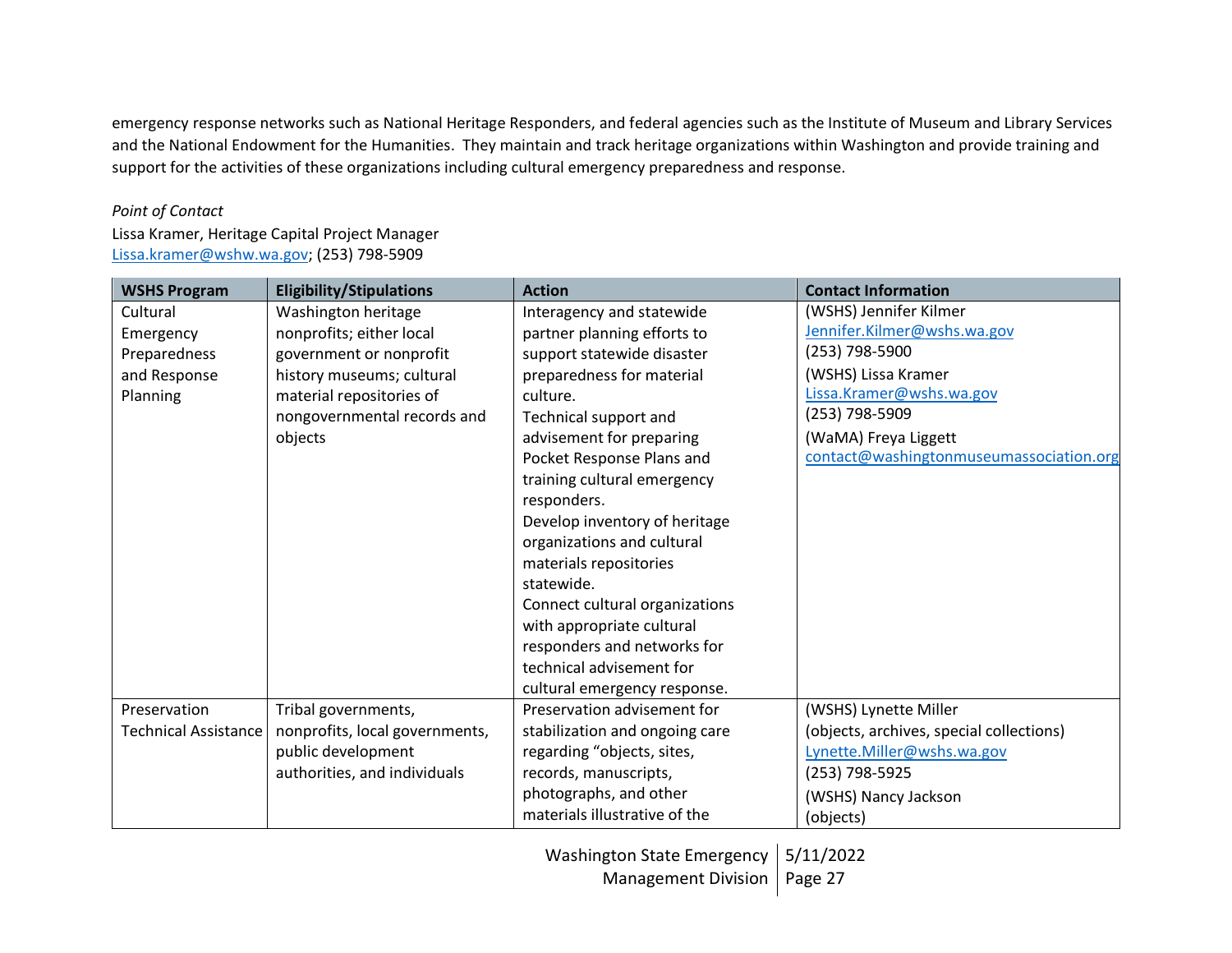| <b>WSHS Program</b> | <b>Eligibility/Stipulations</b> | <b>Action</b>                          | <b>Contact Information</b>         |
|---------------------|---------------------------------|----------------------------------------|------------------------------------|
|                     |                                 | cultural, artistic, and natural        | Nancy.Jackson@wshs.wa.gov          |
|                     |                                 | history of this state."                | (253) 798-5912                     |
|                     |                                 |                                        | (WSHS) Ed Nolan                    |
|                     |                                 |                                        | (archives and special collections) |
|                     |                                 |                                        | Ed.Nolan@wshs.wa.gov               |
|                     |                                 |                                        | (253) 798-5925                     |
| Heritage            | Tribal governments, nonprofits, | Grant funds between \$7,500 and        | (WSHS) Lissa Kramer                |
| Capital             | local governments, ports, and   | \$1,000,000 to assist in:              | Lissa.Kramer@wshs.wa.gov           |
| Projects            | public development authorities  | (1) Construction of new facilities or  | (253) 798-5909                     |
|                     |                                 | improvements to existing facilities.   |                                    |
|                     |                                 | (2) Purchase, restoration and/or       |                                    |
|                     |                                 | preservation of such fixed assets as   |                                    |
|                     |                                 | historic buildings and structures,     |                                    |
|                     |                                 | historic ships, locomotives, airplanes |                                    |
|                     |                                 | and other transportation               |                                    |
|                     |                                 | conveyances.                           |                                    |
|                     |                                 | (3) Acquisition of unimproved          |                                    |
|                     |                                 | property for the purpose of            |                                    |
|                     |                                 | construction of a new facility that    |                                    |
|                     |                                 | will have a heritage mission.          |                                    |
|                     |                                 | (4) Acquisition, protection,           |                                    |
|                     |                                 | stabilization, and/or development of   |                                    |
|                     |                                 | historic or archaeological sites that  |                                    |
|                     |                                 | are culturally or historically         |                                    |
|                     |                                 | significance [significant].            |                                    |
|                     |                                 | (5) Physical improvement of interior   |                                    |
|                     |                                 | facility spaces for exhibitions,       |                                    |
|                     |                                 | programs, and/or preservation          |                                    |
|                     |                                 | activities. The program does not       |                                    |
|                     |                                 | provide funds for any part of an       |                                    |
|                     |                                 | exhibition or education program.       |                                    |
|                     |                                 | (6) Construction-related design,       |                                    |
|                     |                                 | architectural, and engineering         |                                    |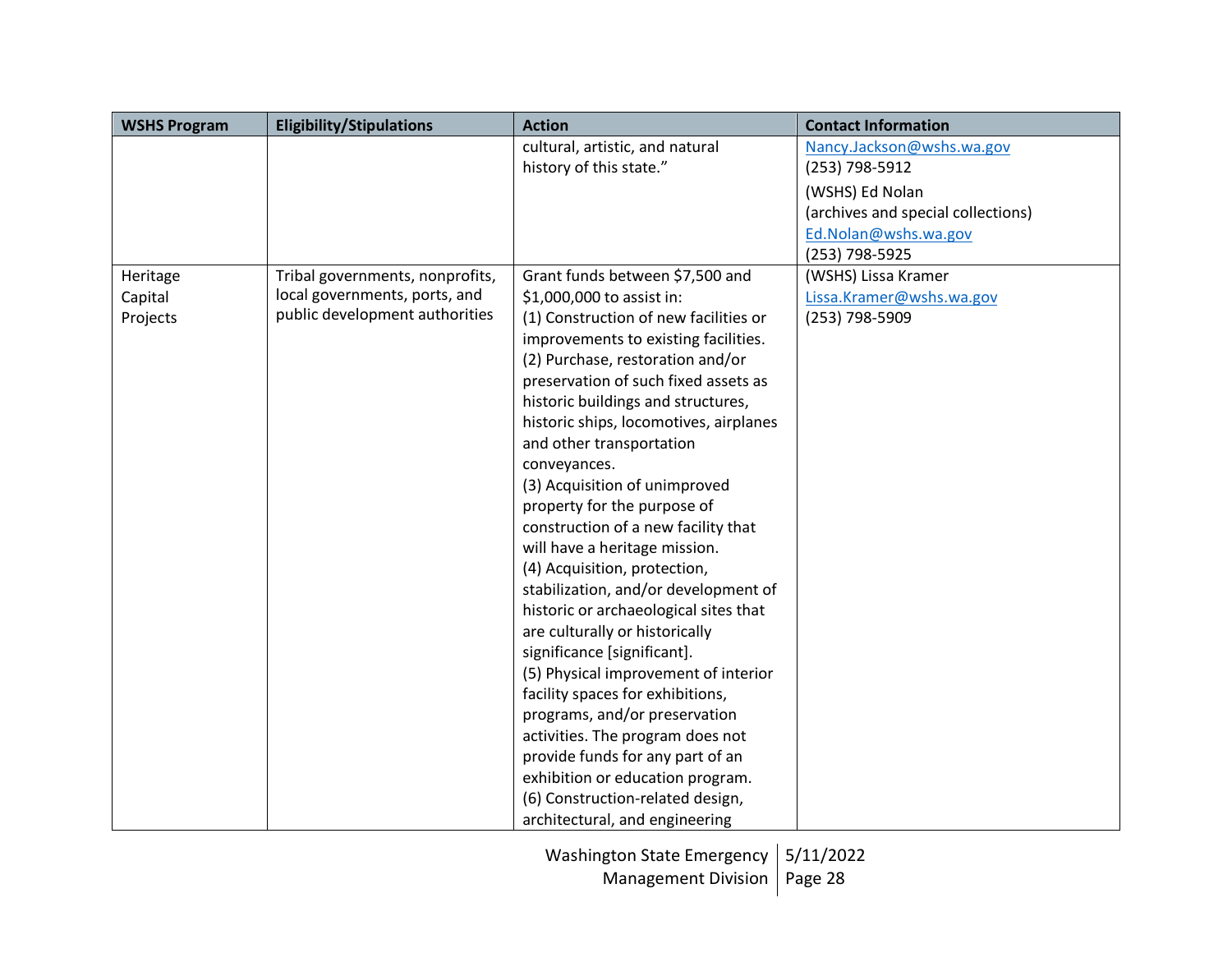| <b>WSHS Program</b>                 | <b>Eligibility/Stipulations</b>                                                                             | <b>Action</b>                                                                                                                                                                                                                                                         | <b>Contact Information</b>                                                                                                                                                                                                                                                                 |
|-------------------------------------|-------------------------------------------------------------------------------------------------------------|-----------------------------------------------------------------------------------------------------------------------------------------------------------------------------------------------------------------------------------------------------------------------|--------------------------------------------------------------------------------------------------------------------------------------------------------------------------------------------------------------------------------------------------------------------------------------------|
|                                     |                                                                                                             | expenses.<br>(7) Purchase of equipment when<br>necessary to accomplish the project.<br>Documentation will be required.<br>(8) Bridge loans, or financing, but<br>only if the loan is obtained after the<br>application is approved for funding<br>by the legislature. |                                                                                                                                                                                                                                                                                            |
| Cultural<br>Emergency<br>Responders | Tribal governments, nonprofits,<br>local governments, public<br>development authorities, and<br>individuals | Trained in cultural emergency<br>response at National Heritage<br>Responder level by the<br>American Institute for the<br>Conservation of Historic and<br>Artistic Works; most capacity is<br>for remote advisement and<br>consultation for emergencies;              | (WSHS) Lissa Kramer<br>Lissa.Kramer@wshs.wa.gov<br>(253) 798-5909<br>(WSHS) Mackensie Hotz<br>Mackensie.Hotz@wshs.wa.gov<br>(253) 798-5910<br>(WSHS) Lynette Miller<br>Lynette.Miller@wshs.wa.gov<br>(253) 798-5925<br>(WSHS) Nancy Jackson<br>Nancy.Jackson@wshs.wa.gov<br>(253) 798-5912 |

# **Washington State Department of Archaeology and Historic Preservation (DAHP)**

#### *Summary of Activities*

The Department of Archaeology and Historic Preservation is one of the primary cultural and historic resources agency in the State of Washington. They maintain relationships with response agencies such as FEMA and Department of Ecology for work during incidents. They also track historic and cultural sites through the WISAARD database.

*Point of Contact* Greg Griffith, Deputy State Historic Preservation Officer [Greg.Griffith@dahp.wa.gov;](mailto:Greg.Griffith@dahp.wa.gov) (360) 586-3073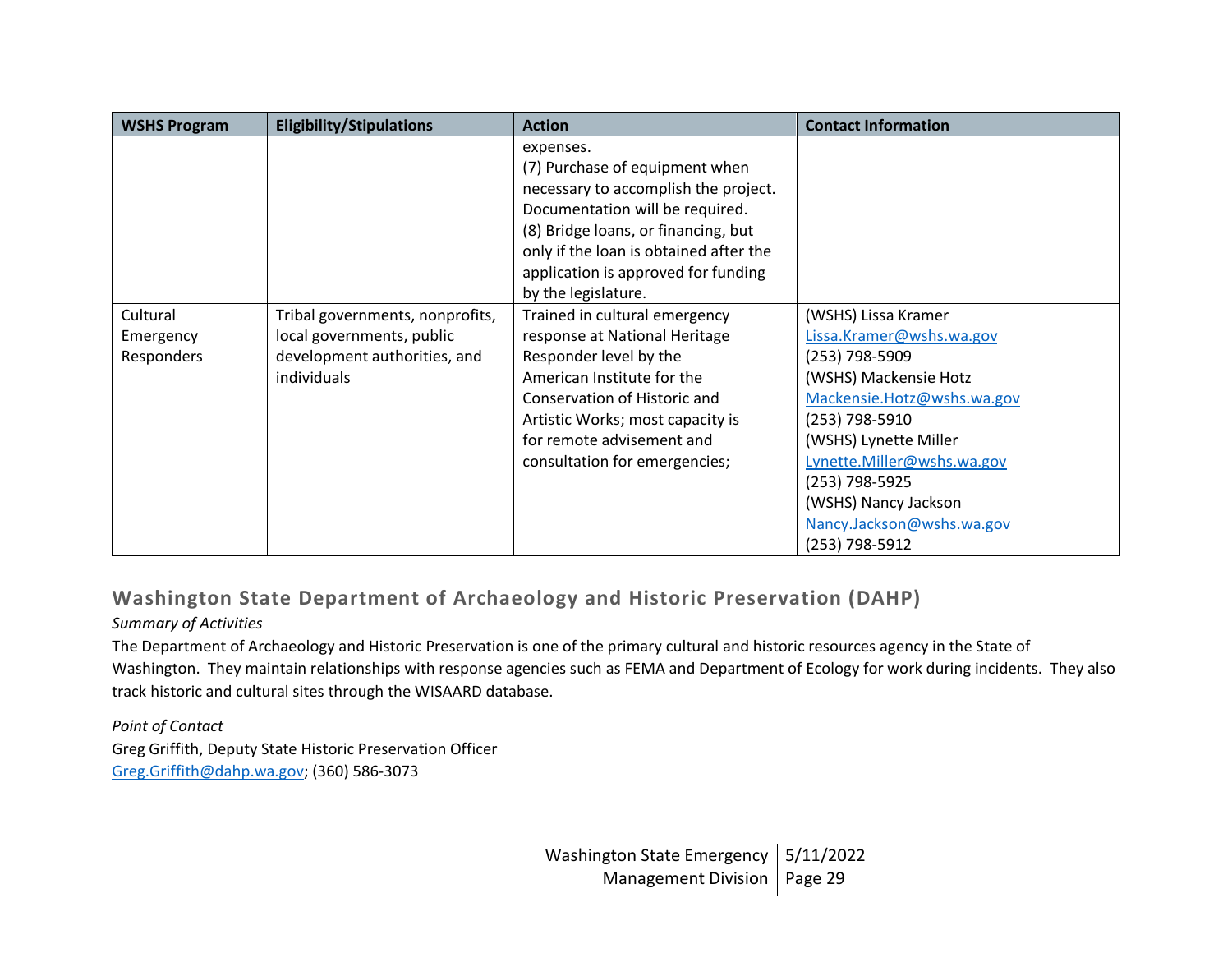| <b>DAHP Program</b>                | <b>Eligibility/Stipulations</b> | <b>Action</b>                         | <b>Contact Information</b>   |
|------------------------------------|---------------------------------|---------------------------------------|------------------------------|
| Environmental Review (incl.        | FEMA/federal agency action;     | Review and comment on federal,        | (DAHP) Allyson Brooks        |
| 106, 0505, SEPA,                   | State capital grant funding;    | state, or locally authorized actions  | (360) 586-3066;              |
| Archeological permits)             | locally permitted proposals     | affecting cultural/historic           | Allyson. Brooks@dahp.wa.gov  |
|                                    |                                 | resources; activation of the FEMA     | Greg.Griffith@dahp.wa.gov    |
|                                    |                                 | Programmatic Agreement for 106        | Gretchen.Kaehler@dahp.wa.gov |
|                                    |                                 | reviews.                              | Rob. Whitlam@dahp.wa.gov     |
| <b>Certified Local Government</b>  | City or county must establish   | Establish and administer local        | (DAHP) Kim Gant              |
| (CLG) program                      | a local historic preservation   | historic preservation program and     | (360) 586-3074;              |
|                                    | program meeting SHPO &          | commission to fulfill local historic  | Kim.Gant@dahp.wa.gov         |
|                                    | NPS requirements                | preservation statutes, programs,      |                              |
|                                    |                                 | and incentives.                       |                              |
| Tax incentives                     | Income producing NR             | Technical assistance, review, and     | (DAHP) Nicholas Vann         |
|                                    | listed/eligible buildings       | comment on NR listed building         | (360) 586-3079               |
|                                    |                                 | rehabilitation projects seeking 20%   | Nicholas. Vann@dahp.wa.gov   |
|                                    |                                 | income tax credit program.            |                              |
|                                    |                                 | Potential tool to retrofit designated |                              |
|                                    |                                 | properties or repair damage; work     |                              |
|                                    |                                 | must meet SOI rehab standards.        |                              |
| <b>Historic County</b>             | NR listed or eligible county    | Matching grants to counties and       | (DAHP) Michael Houser        |
| Courthouses/Heritage Barn          | courthouses or WA Heritage      | WA Heritage Barn Register owners      | (360) 586-3076               |
| Grant programs                     | Barn Register listed barns      | to rehabilitate designated barns      | Michael.Houser@dahp.wa.gov   |
|                                    |                                 | meeting SOI rehab standards.          | Chris Moore (WTHP)           |
|                                    |                                 |                                       | cmoore@preserve-wa.org       |
| <b>State Historic Preservation</b> | N/A                             | Document mandated by National         | (DAHP) Greg Griffith         |
| Plan                               |                                 | <b>Historic Preservation Act to</b>   | (360) 586-3073               |
|                                    |                                 | develop and implement a               | Greg.Griffith@dahp.wa.gov    |
|                                    |                                 | statewide planning document           |                              |
|                                    |                                 | including vision, goals, and          |                              |
|                                    |                                 | objectives; includes objectives on    |                              |
|                                    |                                 | disaster planning and                 |                              |
|                                    |                                 | preparedness.                         |                              |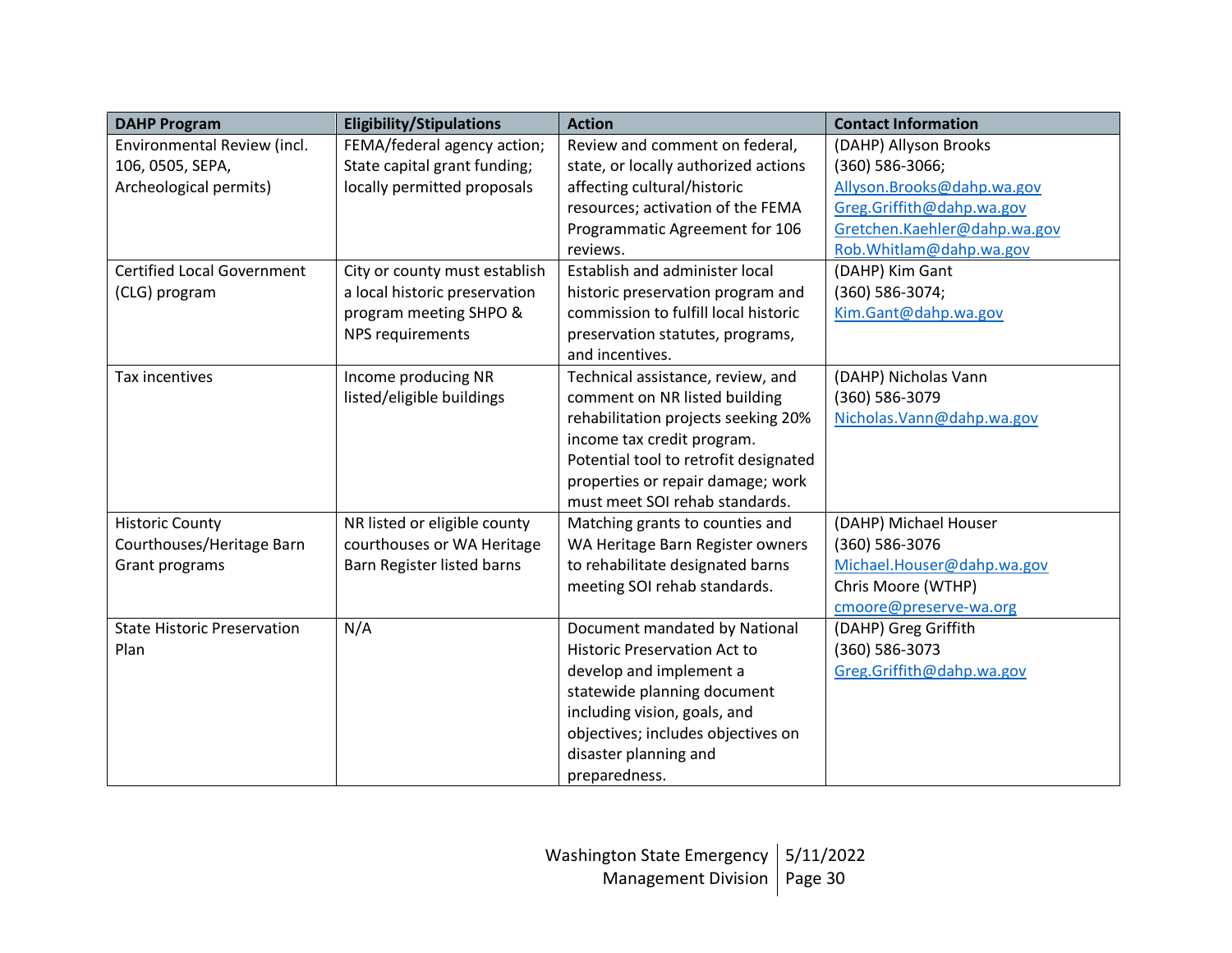| <b>DAHP Program</b>            | <b>Eligibility/Stipulations</b> | <b>Action</b>                        | <b>Contact Information</b>     |
|--------------------------------|---------------------------------|--------------------------------------|--------------------------------|
| Archaeological Site Excavation | Any disturbance or alteration   | Review and approval of permit        | (DAHP) Lance Wollwage          |
| Permit                         | of an archaeological site       | applications resulting in the        | (360) 586-3536                 |
|                                |                                 | disturbance or alteration of an      | Lance.wollwage@dahp.wa.gov     |
|                                |                                 | archaeological site in the state.    |                                |
| Anthropology Unit (incl.       | Non-forensic human remains      | Repatriation services for non-       | (DAHP) Guy Tasa                |
| repatriation of non-forensic   | from non-federal lands;         | forensic human remains; funding      | (360) 586-3534                 |
| human remains; burial          | historic cemeteries             | assistance for re-burials of human   | Guy.Tasa@dahp.wa.gov           |
| funding assistance; Historic   |                                 | remains with demonstrated need;      | (DAHP) Juliette Vogel          |
| Cemetery Grant program)        |                                 | and grant program to preserve and    | (360) 586-3075                 |
|                                |                                 | restore historic cemetery features.  | Juliette.Vogel@dahp.wa.gov     |
| <b>WISAARD</b>                 | Records on cultural & historic  | GIS electronic database of DAHP      | (DAHP) Morgan McLemore         |
|                                | resources over 50 years of      | Survey and Inventory Records         | (360) 586-3081                 |
|                                | age +/-, on DAHP approved       | including site forms, reports, maps, | Morgan.McLemore@dahp.wa.gov    |
|                                | forms meeting SOI Standards     | etc.; available at DAHP website      |                                |
|                                |                                 | www.dahp.wa.gov; archaeological      |                                |
|                                |                                 | site data access restricted to       |                                |
|                                |                                 | approved and qualified individuals.  |                                |
| <b>Training</b>                | N/A                             | Provision of training to the public  | Please visit:                  |
|                                |                                 | and selected audiences on DAHP       | https://dahp.wa.gov/project-   |
|                                |                                 | programs and historic preservation   | review/educationtraining/dahp- |
|                                |                                 | in general; trainings can be custom  | academy for more information.  |
|                                |                                 | designed for various formats,        |                                |
|                                |                                 | settings, and audiences.             |                                |

## **Washington State Arts Commission (ArtsWA)**

#### *Summary of Activities*

The Washington State Arts Commission is a catalyst for the arts, advancing the role of the arts in the lives of individuals and communities throughout the state. The agency was established by the Legislature in 1961 with the stated purpose: "The conservation and development of the state's artistic resources is essential to the social, educational, and economic growth of the state of Washington. Artists, works of art, and artistic institutions contribute to the quality of life and the general welfare of the citizens of the state, and are an appropriate matter of concern to the government of the state of Washington." (RCW 43.46.005)

*Points of Contact*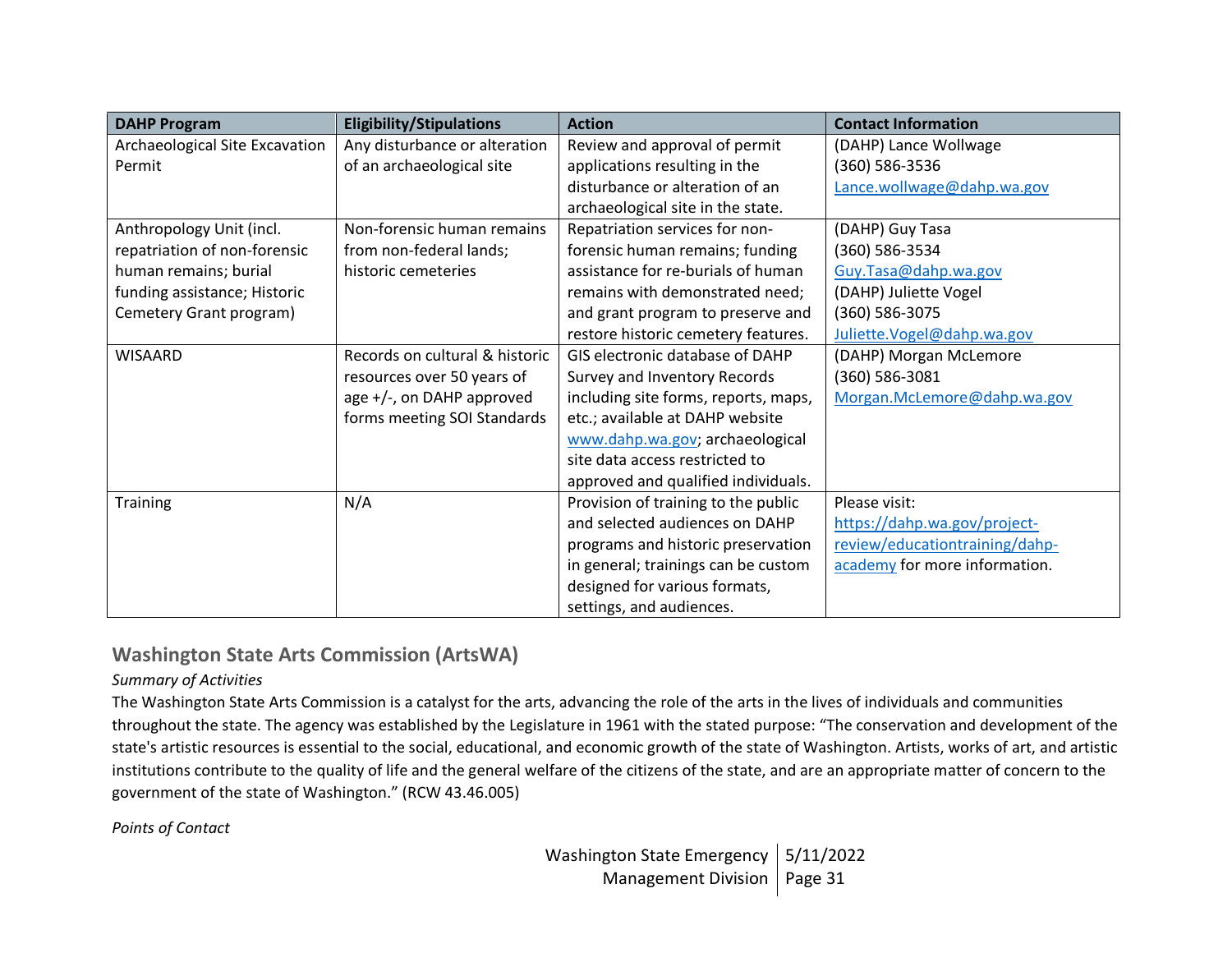#### Karen Hanan, Executive Director [Karen.hanan@arts.wa.gov;](mailto:Karen.hanan@arts.wa.gov) (360) 753-3860

#### Janae Huber, Collections Manager, Art in Public Places program [Janae.huber@arts.wa.gov;](mailto:Janae.huber@arts.wa.gov) (360) 586-2420

| <b>ArtsWA Program</b>     | <b>Eligibility/Stipulations</b>    | <b>Action</b>                                 | <b>Contact Information</b> |
|---------------------------|------------------------------------|-----------------------------------------------|----------------------------|
| Art in Public Places      | K-12 public schools, colleges,     | AIPP acquires and cares for the State Art     | (ArtsWA) Michael Sweney    |
| (AIPP)                    | universities, and state agencies   | Collection, which includes nearly 5,000       | Program Manager            |
|                           |                                    | artworks located at K-12 schools, colleges,   | (360) 586-2422             |
|                           |                                    | universities, and state agencies.             | mike.sweney@arts.wa.gov    |
|                           |                                    |                                               |                            |
|                           |                                    |                                               | (ArtsWA) Janae Huber       |
|                           |                                    |                                               | <b>Collections Manager</b> |
|                           |                                    |                                               | (360) 586-2420             |
|                           |                                    |                                               | Janae.huber@arts.wa.gov    |
| Grants to                 | Nonprofit arts organizations,      | GO directs funding and services to            | (ArtsWA) Miguel Guillén    |
| Organizations (GO)        | arts groups, community service     | strengthen communities and provide arts       | Program Manager            |
|                           | groups, Local Arts Agencies,       | opportunities for the public, with a          | (360) 586-0424             |
|                           | nonprofit organizations, and       | particular interest in reaching diverse       | miguel.guillen@arts.wa.gov |
|                           | tribal governments                 | populations and achieving broad geographic    |                            |
|                           |                                    | representation.                               |                            |
| Arts in Education         | Nonprofit arts organizations, K-   | First Step & Community Consortium grants      | (ArtsWA) Tamar Krames      |
| (AIE)                     | 12 public schools, school          | support arts organizations, schools,          | Program Manager            |
|                           | districts / Educational Service    | nonprofits, and government agencies to        | (360) 586-2418             |
|                           | Districts, or other public or non- | build community partnerships that improve     | Tamar.krames@arts.wa.gov   |
|                           | profit institutions that provide   | the quality and quantity of arts education    |                            |
|                           | K-12 education                     | for K-12 students in Washington's public      |                            |
|                           |                                    | schools.                                      |                            |
| <b>Certified Creative</b> | Local governments, non-profit      | ArtsWA certifies creative districts to foster | (ArtsWA) Annette Roth      |
| <b>Districts</b>          | agencies or other agencies that    | and promote economic and cultural             | Program Manager            |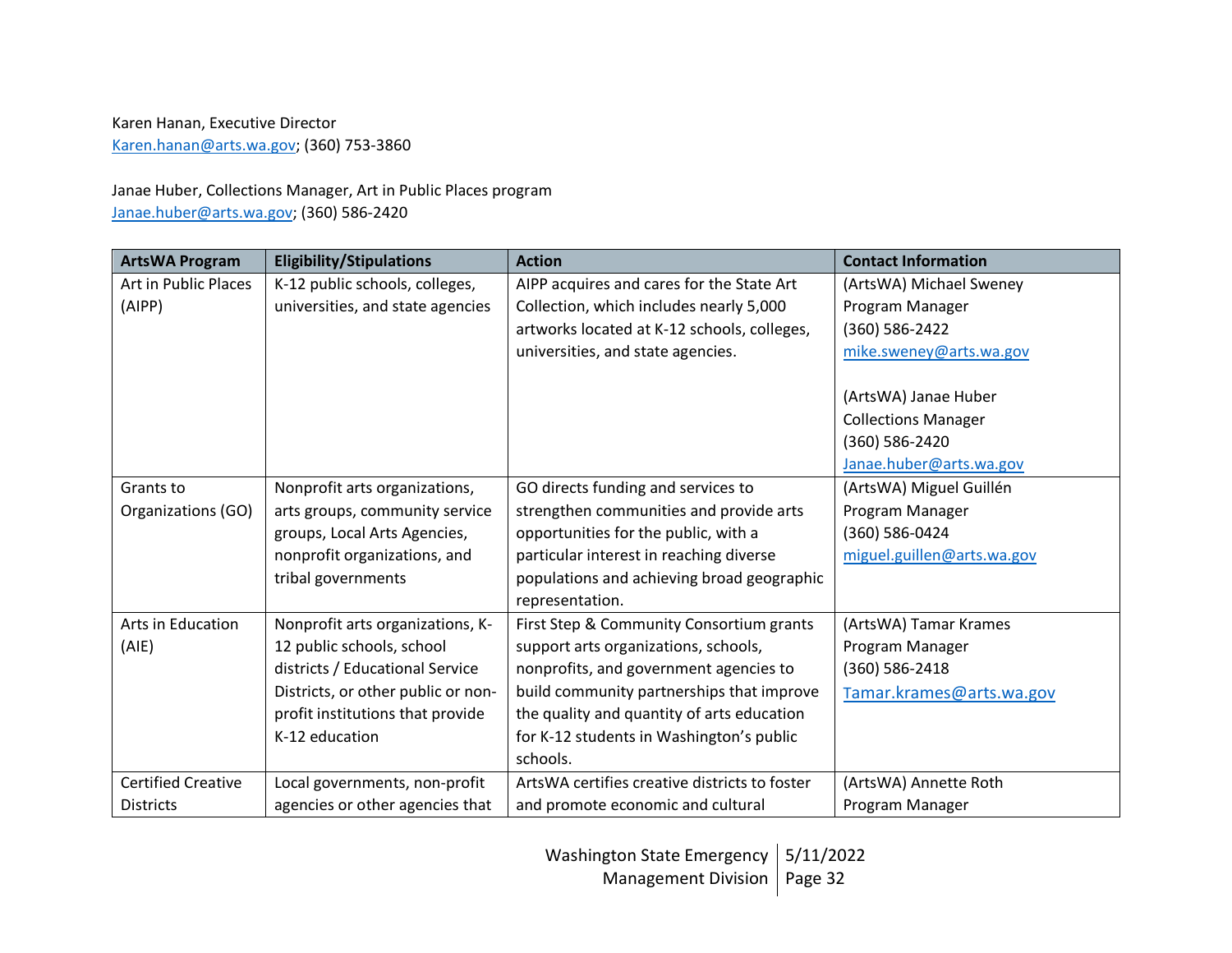| meet criteria for Certified | development in defined areas of cultural, | (360) 586-8098           |
|-----------------------------|-------------------------------------------|--------------------------|
| Creative Districts program  | social, business and economic activity.   | annette.roth@arts.wa.gov |

## **Washington State Department of Ecology (ECY)**

#### *Summary of Activities*

Ecology coordinates drought planning, water supply loans and grants, and the Clean Water State Revolving Fund, which provides emergency funding for small communities that experience water quality-related "environmental emergencies" as defined in WAC 173-98-030(27).

Ecology has developed a Clean Water State Revolving Fund (CWSRF) Emergency Funding Program similar to the Department of Health's Drinking Water State Revolving Fund program. The purpose of the CWSRF program is to provide relatively quick access to no interest loans for small communities that experience water quality-related "environmental emergencies" as defined in WAC 173-98-030(27) ("Environmental emergency means a problem that a public body and the department agree poses a serious, immediate threat to the environment or to the health or safety of a community and requires immediate corrective action.")

The program seeks to simplify and expedite the application and agreement development process at all stages in order to disburse funds to eligible projects as soon as possible.

The program also includes an expedited cultural resources review process for emergencies, required under executive order 05-05 for statefunded projects where ground will be disturbed or a historic structure 50 years or older is involved.

*Points of Contact* William Hannah, Administration and Operations Analyst [William.hannah@ecy.wa.gov;](mailto:William.hannah@ecy.wa.gov) (360) 407-6038

Liz Ellis, Environmental Planner, CWSRF, Water Quality Program, Financial Management Section [liz.ellis@ecy.wa.gov;](mailto:liz.ellis@ecy.wa.gov) (360) 407-6429

| <b>ECY Program</b>     | <b>Eligibility/Stipulations</b>   | <b>Action</b>                                 | <b>Contact Information</b>              |
|------------------------|-----------------------------------|-----------------------------------------------|-----------------------------------------|
| Drinking Water         | Local jurisdiction declaration of | Low-interest construction loans are available | (DOH) Scott Kugel                       |
| <b>State Revolving</b> | emergency required.               | every biennial funding cycle to drinking      | <b>DWSRF Cultural and Environmental</b> |
| Fund (DWSRF)           | Publicly or privately-owned not-  | water systems to pay for infrastructure       | <b>Program Specialist</b>               |
|                        | for-profit Group A community      | improvements. The funds are set aside in the  | (509) 329-2117                          |
|                        | water systems serving less than   | event they are needed. The money is           | Scott.Kugel@doh.wa.gov                  |
|                        | 10,000 people.                    | available year-round.                         |                                         |